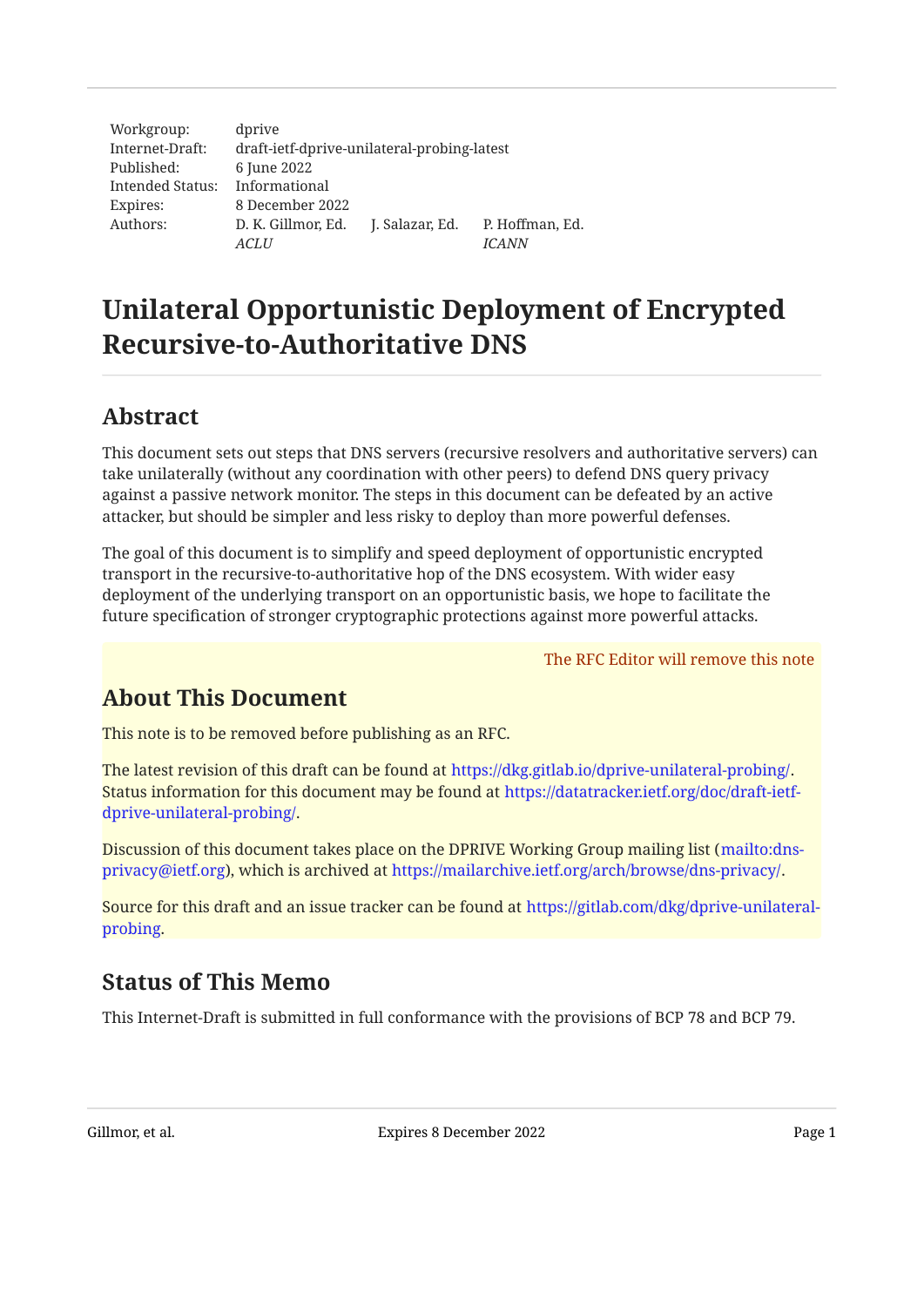Internet-Drafts are working documents of the Internet Engineering Task Force (IETF). Note that other groups may also distribute working documents as Internet-Drafts. The list of current Internet-Drafts is at https://datatracker[.](https://datatracker.ietf.org/drafts/current/)ietf.org/drafts/current/.

Internet-Drafts are draft documents valid for a maximum of six months and may be updated, replaced, or obsoleted by other documents at any time. It is inappropriate to use Internet-Drafts as reference material or to cite them other than as "work in progress."

<span id="page-1-0"></span>This Internet-Draft will expire on 8 December 2022.

## [Copyright Notice](#page-1-0)

Copyright (c) 2022 IETF Trust and the persons identified as the document authors. All rights reserved.

This document is subject to BCP 78 and the IETF Trust's Legal Provisions Relating to IETF Documents (<https://trustee.ietf.org/license-info>) in effect on the date of publication of this document. Please review these documents carefully, as they describe your rights and restrictions with respect to this document. Code Components extracted from this document must include Revised BSD License text as described in Section 4.e of the Trust Legal Provisions and are provided without warranty as described in the Revised BSD License.

## <span id="page-1-1"></span>[Table of Contents](#page-1-1)

- [1](#page-3-0).  [Introduction](#page-3-0)
	- [1.1.](#page-3-1)  [Requirements Language](#page-3-1)
	- [1.2.](#page-3-2)  [Terminology](#page-3-2)
- [2](#page-4-0).  [Priorities](#page-4-0)
	- [2.1.](#page-4-1)  [Minimizing Negative Impacts](#page-4-1)
	- [2.2.](#page-4-2)  [Protocol Choices](#page-4-2)
- [3](#page-4-3).  [Guidance for Authoritative Servers](#page-4-3)
	- [3.1.](#page-5-0)  [Pooled Authoritative Servers Behind a Single IP Address](#page-5-0)
	- [3.2.](#page-5-1)  [Authentication](#page-5-1)
	- [3.3.](#page-5-2)  [Server Name Indication](#page-5-2)
	- [3.4.](#page-6-0)  [Resource Exhaustion](#page-6-0)
		- [3.4.1.](#page-6-1)  [Pad Responses to Mitigate Traffic Analysis](#page-6-1)
- [4](#page-6-2).  [Guidance for Recursive Resolvers](#page-6-2)
	- [4.1.](#page-6-3)  [High-level Overview](#page-6-3)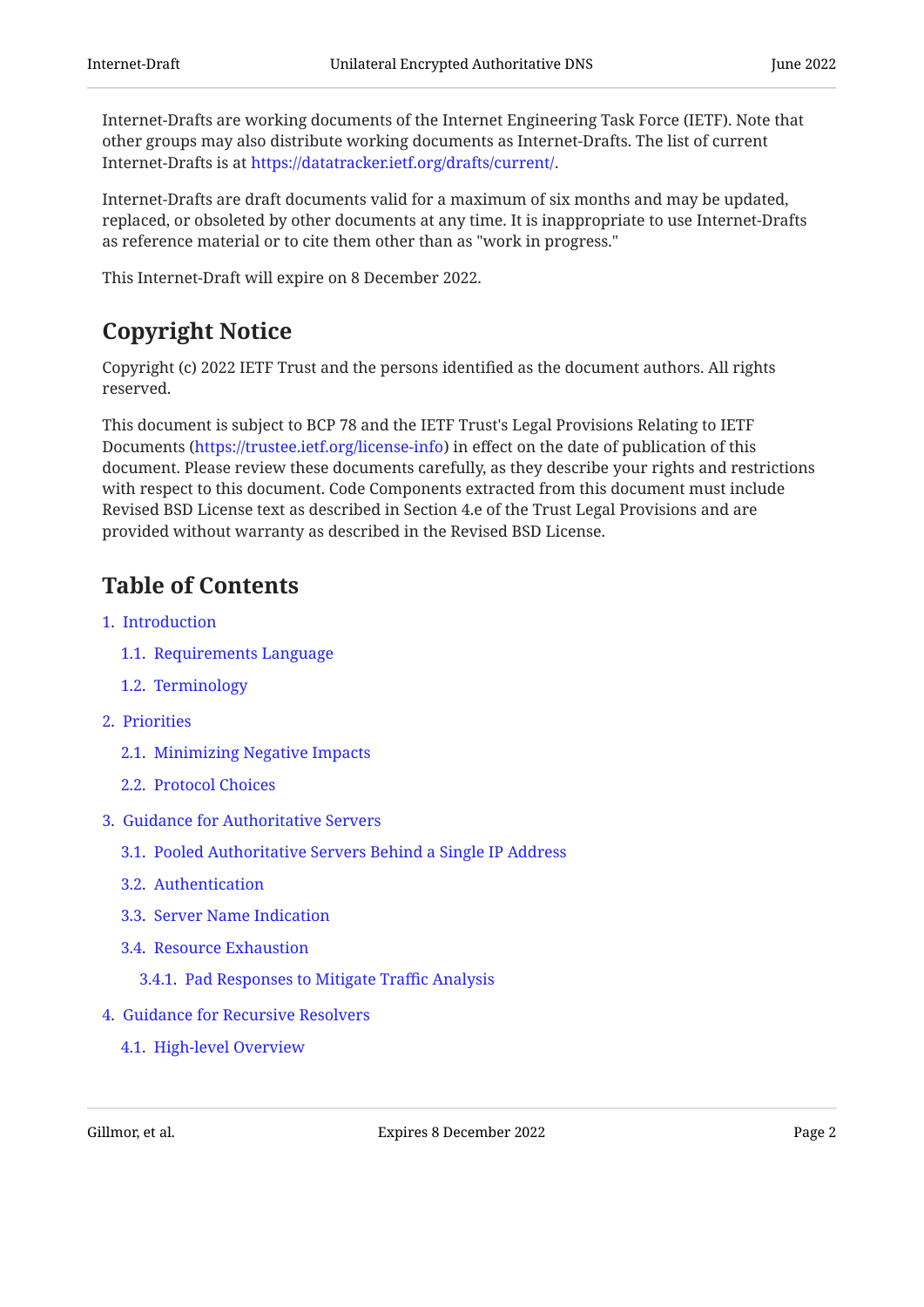- [4.2.](#page-7-0)  [Overall Recursive Resolver Settings](#page-7-0)
- [4.3.](#page-8-0)  [Recursive Resolver Requirements](#page-8-0)
- [4.4.](#page-8-1)  [Authoritative Server Encrypted Transport Connection State](#page-8-1)
	- [4.4.1.](#page-9-0)  [Separate State for Each of the Recursive Resolver's Own IP Addresses](#page-9-0)
- [4.5.](#page-9-1)  [Maintaining Authoritative State by IP Address](#page-9-1)
- [4.6.](#page-10-0)  [Probing Policy](#page-10-0)
	- [4.6.1.](#page-10-1)  [Sending a Query over Do53](#page-10-1)
	- [4.6.2.](#page-10-2)  [Receiving a Response over Do53](#page-10-2)
	- [4.6.3.](#page-11-0)  [Initiating a Connection over Encrypted Transport](#page-11-0)
	- [4.6.4.](#page-13-0)  [Establishing an Encrypted Transport Connection](#page-13-0)
	- [4.6.5.](#page-13-1)  [Failing to Establish an Encrypted Transport Connection](#page-13-1)
	- [4.6.6.](#page-13-2)  [Encrypted Transport Failure](#page-13-2)
	- [4.6.7.](#page-14-0)  [Handling Clean Shutdown of an Encrypted Transport Connection](#page-14-0)
	- [4.6.8.](#page-14-1)  [Sending a Query over Encrypted Transport](#page-14-1)
	- [4.6.9.](#page-15-0)  [Receiving a Response over Encrypted Transport](#page-15-0)
	- [4.6.10](#page-16-0). [Resource Exhaustion](#page-16-0)
	- [4.6.11](#page-16-1). [Maintaining Connections](#page-16-1)
- [5](#page-16-2).  [IANA Considerations](#page-16-2)
- [6](#page-16-3).  [Privacy Considerations](#page-16-3)
	- [6.1.](#page-16-4)  [Server Name Indication](#page-16-4)
- [7](#page-17-0).  [Security Considerations](#page-17-0)
- [8](#page-17-1).  [Acknowledgements](#page-17-1)
- [9](#page-17-2).  [References](#page-17-2)
	- [9.1.](#page-17-3)  [Normative References](#page-17-3)
	- [9.2.](#page-18-0)  [Informative References](#page-18-0)
- [Appendix A.](#page-19-0)  [Defense Against Active Attackers](#page-19-0)
	- [A.1](#page-20-0). [Signalling Mechanism Properties](#page-20-0)
	- [A.2](#page-20-1). [Authentication of Authoritative Server](#page-20-1)
	- [A.3](#page-21-0). [Combining Protocols](#page-21-0)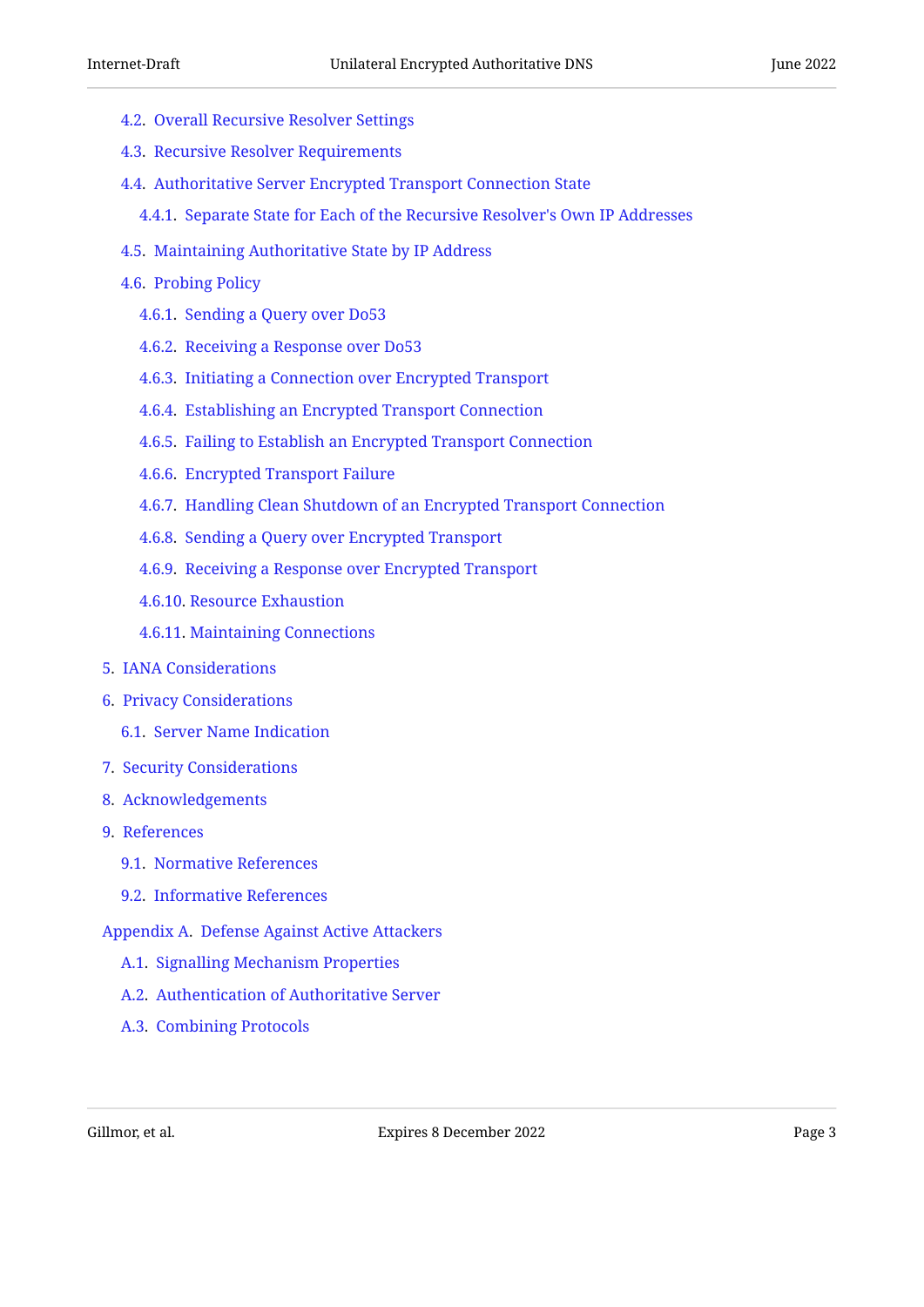#### [Appendix B](#page-21-1). [Document Considerations](#page-21-1)

- [B.1.](#page-21-2)  [Document History](#page-21-2)
	- [B.1.1.](#page-21-3)  [Substantive Changes from -01 to -02](#page-21-3)
	- [B.1.2.](#page-21-4)  [Substantive Changes from -00 to -01](#page-21-4)

[Authors' Addresses](#page-21-5)

## <span id="page-3-0"></span>[1. Introduction](#page-3-0)

This document aims to provide guidance to implementers who want to simply enable protection against passive network observers.

In particular, it focuses on mechanisms that can be adopted unilaterally by recursive resolvers and authoritative servers, without any explicit coordination with the other parties. This guidance provides opportunistic security (see [RFC7435]) -- encrypting things that would otherwise be in the clear, without interfering with or weakening stronger forms of security.

The document also briefly introduces (but does not try to specify) how a future protocol might permit defense against an active attacker in [Appendix A.](#page-19-0)

The protocol described here offers three concrete advantages to the Internet ecosystem:

- $\bullet$  Protection from passive attackers of DNS queries in transit between recursive and authoritative servers.
- A roadmap for gaining real-world experience at scale with encrypted protections of this traffic.
- <span id="page-3-1"></span>A bridge to some possible future protection against a more powerful attacker. •

### [1.1. Requirements Language](#page-3-1)

The key words "MUST", "MUST NOT", "REQUIRED", "SHALL", "SHALL NOT", "SHOULD", "SHOULD NOT", "RECOMMENDED", "NOT RECOMMENDED", "MAY", and "OPTIONAL" in this document are to be interpreted as described in BCP 14 [RFC2119] [RFC8174] when, and only when, they appear in all capitals, as shown here.

### <span id="page-3-2"></span>[1.2. Terminology](#page-3-2)

- Unilateral: capable of opportunistic probing deployment without external coordination with any of the other parties
- Do53: traditional cleartext DNS over port 53 ([\[RFC1035](#page-18-3)])
- DoQ: DNS-over-QUIC ([\[I-D.ietf-dprive-dnsoquic\]](#page-18-4))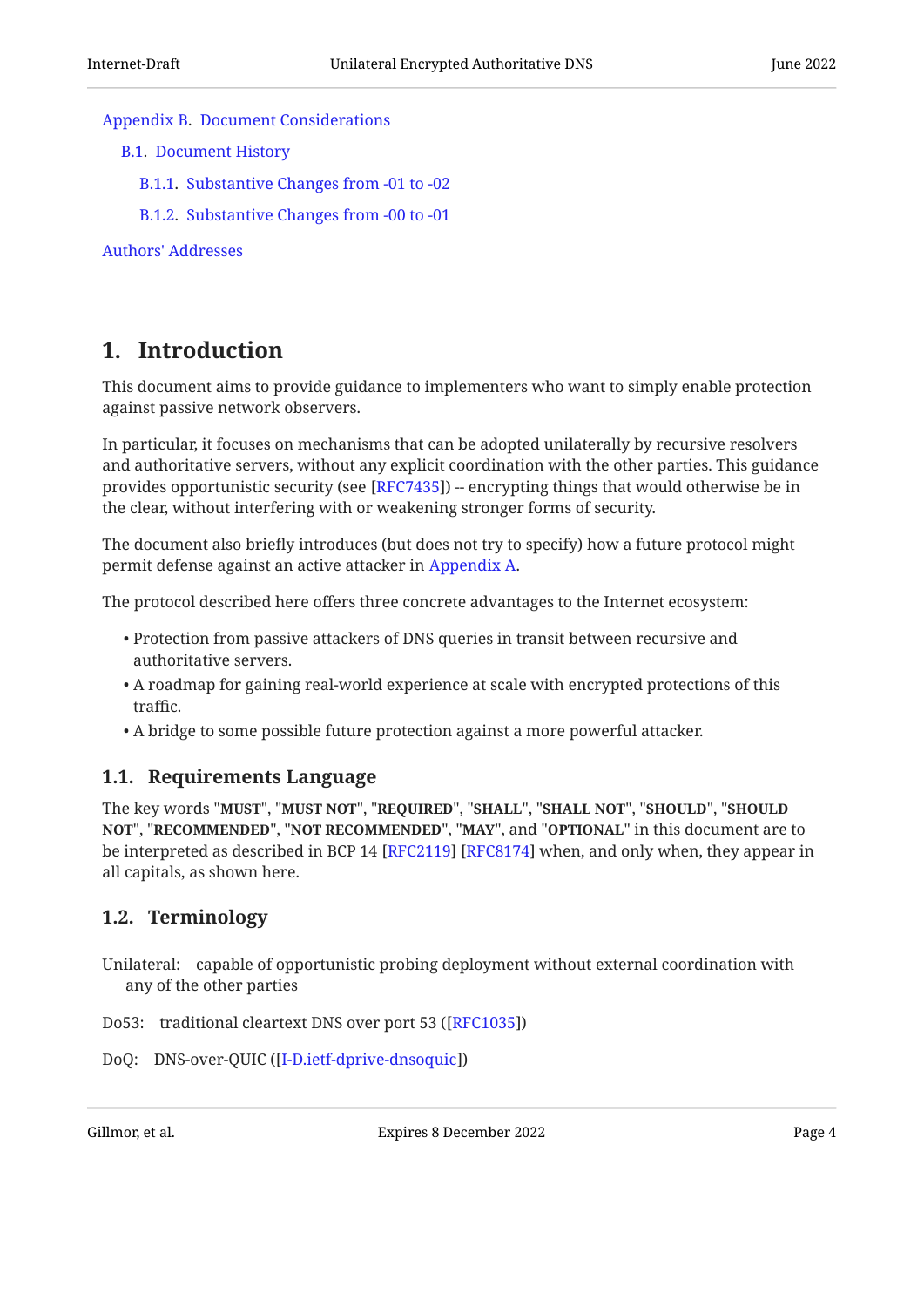DoT: DNS-over-TLS ([[RFC7858\]](#page-18-5))

DoH: DNS-over-HTTPS ([\[RFC8484](#page-18-6)])

<span id="page-4-0"></span>Encrypted transports: DoQ, DoT, and DoH collectively

## <span id="page-4-1"></span>[2. Priorities](#page-4-0)

### [2.1. Minimizing Negative Impacts](#page-4-1)

This document aims to minimize potentially negative impacts caused by the probing of encrypted transports -- for the systems that adopt these guidelines, for the parties that they communicate with, and for uninvolved third parties. The negative impacts that we specifically try to minimize are:

- excessive bandwidth use •
- excessive use of computational resources (CPU and memory in particular)
- $\bullet$  the potential for amplification attacks (where DNS resolution infrastructure is wielded as part of a DoS attack)

### <span id="page-4-2"></span>[2.2. Protocol Choices](#page-4-2)

Although this document focuses specifically on strategies used by DNS servers, it does not go into detail on the specific protocols used because those protocols, in particular DoT and DoQ, are described in other documents.

This document does not pursue the use of DoH in this context, because a DoH client needs to know the path part of a DoH endpoint URL, and there are currently no mechanisms for a DNS resolver to predict the path on its own, in an opportunistic or unilateral fashion, without incurring in excessive use of resources. For instance, a recursive resolver in theory could guess the full path to a queried IP address by trying all the URL paths that the client has in records and see if one of those works, but even though it can be expected that this would work 99% of the time with fewer than 100 probes, this technique would likely incur in excessive resource consumption potentially leading to vulnerabilities and amplification attacks. The authors of this document particularly welcome ideas and contributions from the community that lead to a suitable mechanism for unilaterally probing for DoH-capable authoritative servers, for later consideration in this or other documents.

## <span id="page-4-3"></span>[3. Guidance for Authoritative Servers](#page-4-3)

An authoritative server **SHOULD** implement and deploy DNS-over-TLS (DoT) on TCP port 853.

An authoritative server **SHOULD** implement and deploy DNS-over-QUIC (DoQ) on UDP port 853.

An authoritative server implementing the protocol described in this document  ${\tt MUST}$  implement at least one of DoT or DoQ on port 853.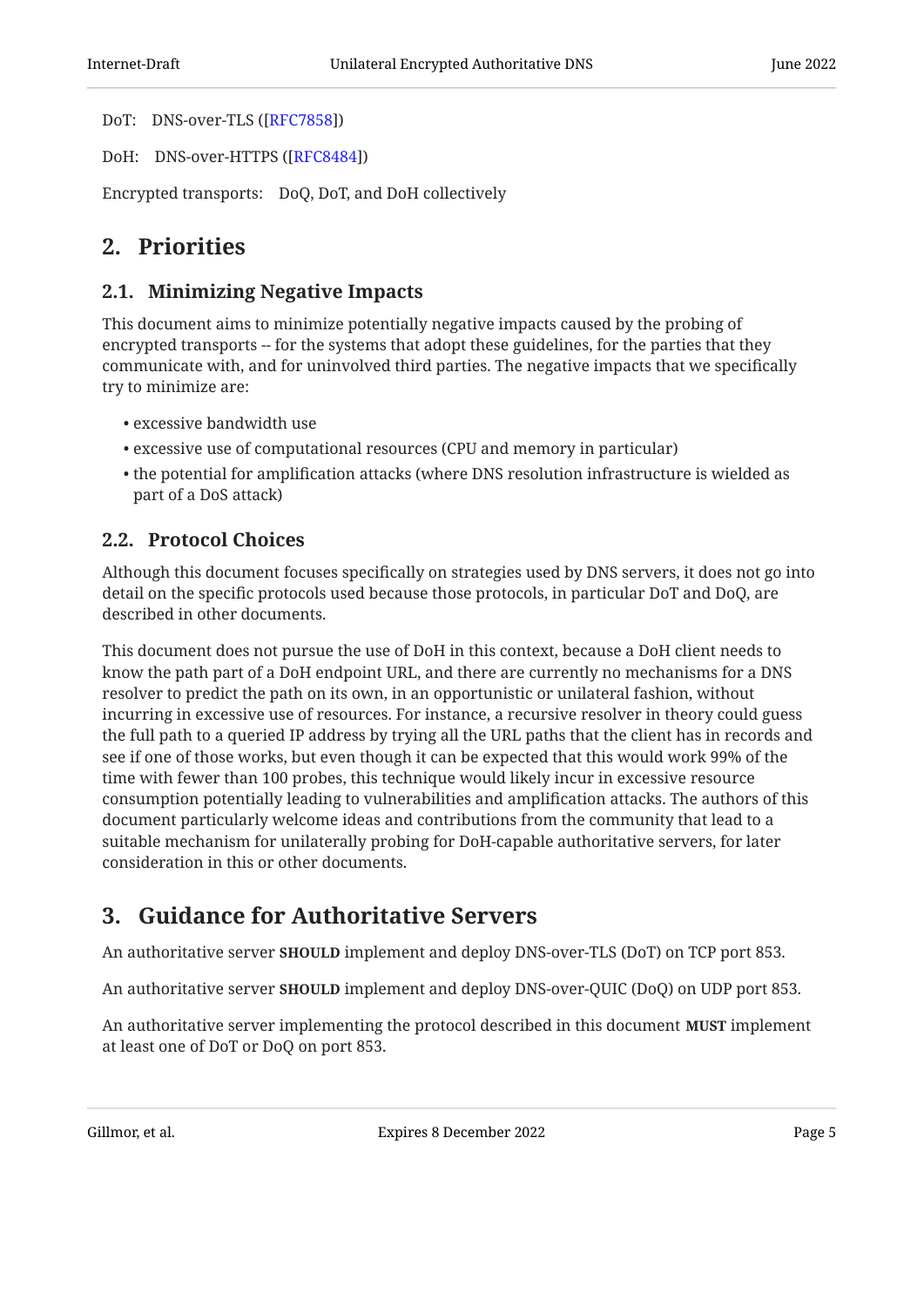## <span id="page-5-0"></span>[3.1. Pooled Authoritative Servers Behind a Single IP Address](#page-5-0)

Some authoritative DNS servers are structured as a pool of authoritatives standing behind a loadbalancer that runs on a single IP address, forwarding queries to members of the pool.

In such a deployment, individual members of the pool typically get updated independently from each other.

A recursive resolver following the guidance in [Section 4](#page-6-2) that interacts with such a pool likely does not know that it is a pool. If some members of the pool follow this guidance while others do not, the recursive client might see the pool as a single authoritative server that sometimes offers and sometimes refuses encrypted transport.

To avoid incurring additional minor timeouts for such a recursive resolver, the pool operator **SHOULD** either:

- $\bullet$  ensure that all members of the pool enable the same encrypted transport(s) within the span of a few seconds, or
- $\bullet$  ensure that the load balancer maps client requests to pool members based on client IP  $\,$ addresses.

Similar concerns apply to authoritative servers responding from an anycast IP address. As long as the pool of servers is in a heterogeneous state, any flapping route that switches a given client IP address to a different responder risks incurring an additional timeout. Frequent changes of routing for anycast listening IP addresses are also likely to cause problems for TLS, TCP, or QUIC connection state as well, so stable routes are important to ensure that the service remains available and responsive.

### <span id="page-5-1"></span>[3.2. Authentication](#page-5-1)

For unilateral deployment, an authoritative server does not need to offer any particular form of authentication.

The simplest deployment would simply provide a self-issued, regularly-updated X.509 certificate. This mechanism is supported by many TLS and QUIC clients, and will be acceptable for any opportunistic connection.

### <span id="page-5-2"></span>[3.3. Server Name Indication](#page-5-2)

An authoritative DNS server that wants to handle unilateral queries **MAY** rely on Server Name Indication (SNI) to select alternate server credentials. However, such a server **MUST NOT** serve resource records that differ based on SNI (or on the lack of SNI) provided by the client, as a probing recursive resolver that offers SNI might or might not have used the right server name to get the records it's looking for.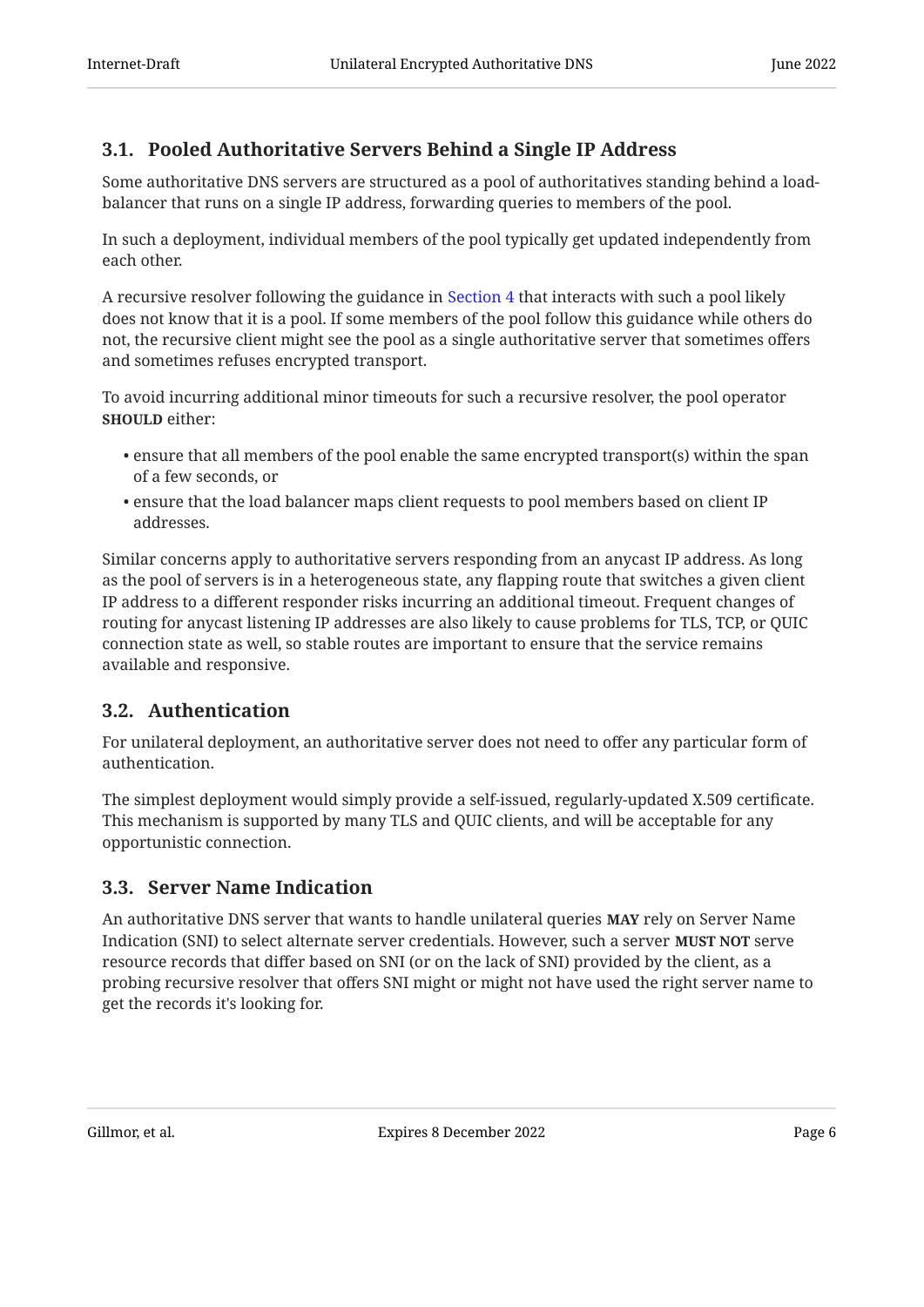## <span id="page-6-0"></span>[3.4. Resource Exhaustion](#page-6-0)

A well-behaved recursive resolver may keep an encrypted connection open to an authoritative server, to amortize the costs of connection setup for both parties.

However, some authoritative servers may have insufficient resources available to keep many connections open concurrently.

To keep resources under control, authoritative servers should proactively manage their encrypted connections. Section 6.5 of [I-D.ietf-dprive-dnsoquic] ("Connection Handling") offers useful guidance for servers managing DoQ connections. Section 3.4 of [RFC7858] offers useful guidance for servers managing DoT connections.

An authoritative server facing unforeseen resource exhaustion **SHOULD** cleanly close open connections from recursive resolvers based on the authoritative's preferred prioritization.

In the case of unanticipated resource exhaustion, a reasonable prioritization scheme would be to close connections in this order, until resources are back in control:

- connections with no outstanding queries, ordered by idle time (longest idle time gets closed first)
- connections with outstanding queries, ordered by age of outstanding query (oldest outstanding query gets closed first)

When resources are especially tight, the authoritative server may also decline to accept new connections over encrypted transport.

#### <span id="page-6-1"></span>[3.4.1. Pad Responses to Mitigate Traffic Analysis](#page-6-1)

To increase the anonymity set for each response, the authoritative server **SHOULD** use a sensible padding mechanism for all responses it sends. For example, an implementation might use EDNS(0) padding [RFC7830] within an encrypted transport, or a DoQ client might make use of the PADDING frames found in Section 19.1 of [QUIC]). How much to pad is out of scope of this document, but a reasonable suggestion can be found in [RFC8467].

## <span id="page-6-2"></span>[4. Guidance for Recursive Resolvers](#page-6-2)

This section outlines a probing policy suitable for unilateral adoption by any recursive resolver. Following this policy should not result in failed resolutions or significant delay.

## <span id="page-6-3"></span>[4.1. High-level Overview](#page-6-3)

In addition to querying on Do53, the recursive resolver will try either or both of DoT and DoQ concurrently. The recursive resolver remembers what opportunistic encrypted transport protocols have worked recently based on a (clientIP, serverIP, protocol) tuple.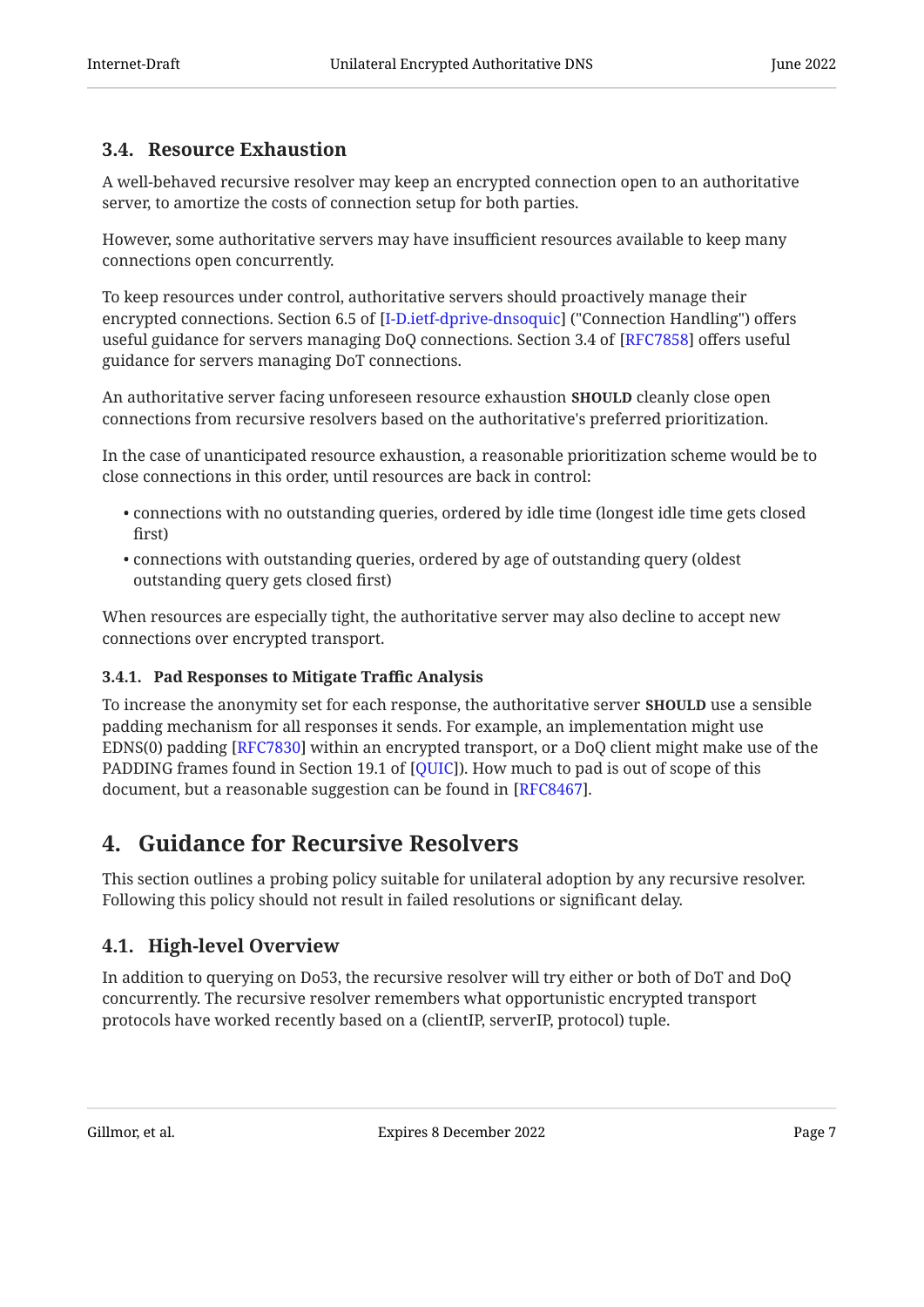If a query needs to go to a given authoritative server, and the recursive resolver remembers a recent successful encrypted transport to that server, then it doesn't send the query over Do53 at all. Rather, it only sends the query using the recently-good encrypted transport protocol.

If the encrypted transport protocol fails, the recursive resolver falls back to Do53 for that tuple. When any encrypted transport fails, the recursive resolver remembers that failure for a reasonable amount of time to avoid flooding a non-compatible server with requests that it cannot accept.

<span id="page-7-0"></span>See the subsections below for a more detailed description of this protocol.

### [4.2. Overall Recursive Resolver Settings](#page-7-0)

A recursive resolver implementing this document needs to set system-wide values for some default parameters. These parameters may be set independently for each supported encrypted transport, though a simple implementation may keep the parameters constant across encrypted transports.

<span id="page-7-1"></span>

| <b>Name</b> | <b>Description</b>                                                                                | <b>Suggested</b><br><b>Default</b> |
|-------------|---------------------------------------------------------------------------------------------------|------------------------------------|
| persistence | How long should the recursive resolver remember<br>successful encrypted transport connections?    | 3 days (259200<br>seconds)         |
| damping     | How long should the recursive resolver remember<br>unsuccessful encrypted transport connections?  | 1 day (86400<br>seconds)           |
| timeout     | How long should the recursive resolver wait for an<br>initiated encrypted connection to complete? | 4 seconds                          |

*[Table 1](#page-7-1): [Recursive resolver system parameters per encrypted transport](#page-7-1)*

This document uses the notation E-foo to refer to the foo parameter for the encrypted transport E.

For example DoT-persistence would indicate the length of time that the recursive resolver will remember that an authoritative server had a successful connection over DoT.

This document also assumes that the resolver maintains a list of outstanding cleartext queries destined for the authoritative server's IP address X. This list is referred to as Do53-queries[X]. This document does not attempt to describe the specific operation of sending and receiving cleartext DNS queries (Do53) for a recursive resolver. Instead it describes a "bolt-on" mechanism that extends the recursive resolver's operation on a few simple hooks into the recursive resolver's existing handling of Do53.

Implementers or deployers of DNS recursive resolvers that follow the strategies in this document are encouraged to report their preferred values of these parameters.

Gillmor, et al. Expires 8 December 2022 Page 8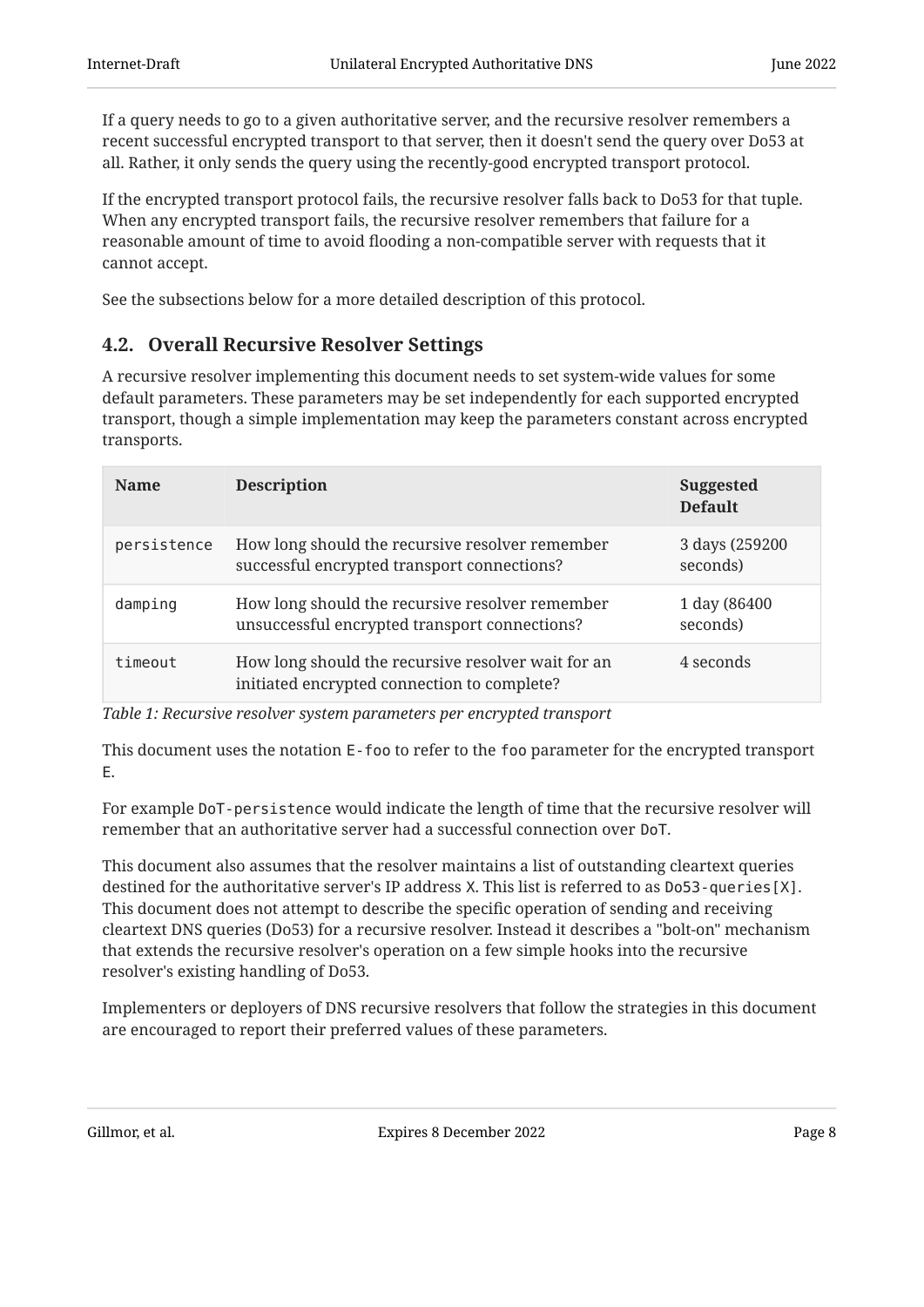### <span id="page-8-0"></span>[4.3. Recursive Resolver Requirements](#page-8-0)

To follow this guidance, a recursive resolver **MUST** implement at least one of either DoT or DoQ in its capacity as a client of authoritative nameservers.

A recursive resolver **SHOULD** implement the client side of DNS-over-TLS (DoT). A recursive resolver **SHOULD** implement the client side of DNS-over-QUIC (DoQ).

DoT queries from the recursive resolver **MUST** target TCP port 853, with an ALPN of "dot". DoQ queries from the recursive resolver  $\texttt{MUST}$  target UDP port 853, with an ALPN of "doq". ALPN is described in [RFC7301].

While this document focuses on the recursive-to-authoritative hop, a recursive resolver implementing these strategies  ${\bf SHOULD}$  also accept queries from its clients over some encrypted transport (current common transports are DoH or DoT).

## <span id="page-8-1"></span>[4.4. Authoritative Server Encrypted Transport Connection State](#page-8-1)

The recursive resolver <code>SHOULD</code> keep a record of the state for each authoritative server it contacts, indexed by the IP address of the authoritative server and the encrypted transports supported by the recursive resolver.

Each record should contain the following fields for each supported encrypted transport, each of which would initially be null:

<span id="page-8-2"></span>

| <b>Name</b>       | <b>Description</b>                                                                                                                                                                                                                      | <b>Retain</b><br><b>Across</b><br><b>Reset</b> |
|-------------------|-----------------------------------------------------------------------------------------------------------------------------------------------------------------------------------------------------------------------------------------|------------------------------------------------|
| session           | The associated state of any existing, established session (the<br>structure of this value is dependent on the encrypted transport<br>implementation). If session is not null, it may be in one of two<br>states: pending or established | n <sub>0</sub>                                 |
| initiated         | Timestamp of most recent connection attempt                                                                                                                                                                                             | yes                                            |
| completed         | Timestamp of most recent completed handshake                                                                                                                                                                                            | yes                                            |
| status            | Enumerated value of success or fail or timeout, associated<br>with the completed handshake                                                                                                                                              | yes                                            |
| last-<br>response | A timestamp of the most recent response received on the<br>connection                                                                                                                                                                   | yes                                            |
| resumptions       | A stack of resumption tickets (and associated parameters) that<br>could be used to resume a prior successful connection                                                                                                                 | yes                                            |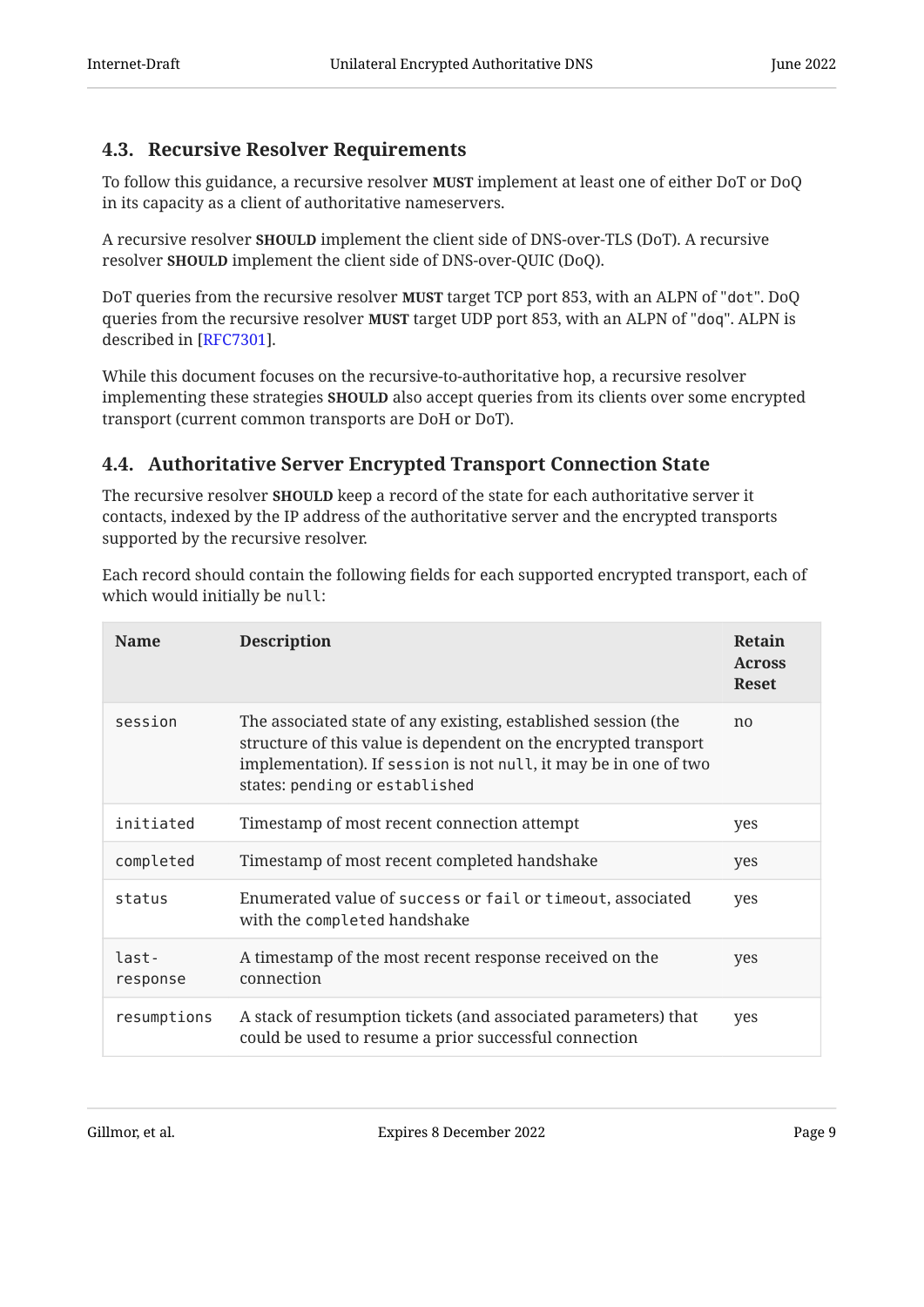| <b>Name</b>       | <b>Description</b>                                                                                                       | Retain<br><b>Across</b><br><b>Reset</b> |
|-------------------|--------------------------------------------------------------------------------------------------------------------------|-----------------------------------------|
| queries           | A queue of queries intended for this authoritative server, each<br>of which has additional status early, unsent, or sent | no                                      |
| last-<br>activity | A timestamp of the most recent activity on the connection                                                                | no                                      |

*[Table 2](#page-8-2): [Recursive resolver state per authoritative IP, per encrypted transport](#page-8-2)*

Note that the session fields in aggregate constitute a pool of open connections to different servers.

With the exception of the session, queries, and last-activity fields, this cache information should be kept across restart of the server unless explicitly cleared by administrative action.

This document uses the notation E-foo[X] to indicate the value of field foo for encrypted transport E to IP address X.

For example, DoT-initiated[192.0.2.4] represents the timestamp when the most recent DoT connection packet was sent to IP address 192.0.2.4.

#### <span id="page-9-0"></span>[4.4.1. Separate State for Each of the Recursive Resolver's Own IP Addresses](#page-9-0)

Note that the recursive resolver should record this per-authoritative-IP state for each IP address it uses as it sends its queries. For example, if a recursive resolver can send a packet to authoritative servers from IP addresses 192.0.2.100 and 192.0.2.200, it should keep two distinct sets of per-authoritative-IP state, one for each source address it uses. Keeping these state tables distinct for each source address makes it possible for a pooled authoritative server behind a load balancer to do a partial rollout while minimizing accidental timeouts (see [Section 3.1\)](#page-5-0).

### <span id="page-9-1"></span>[4.5. Maintaining Authoritative State by IP Address](#page-9-1)

In designing a probing strategy, the recursive resolver could record its knowledge about any given authoritative server with different strategies, including at least:

- the authoritative server's IP address,
- the authoritative server's name (the NS record used), or •
- the zone that contains the record being looked up.

This document encourages the first strategy, to minimize timeouts or accidental delays.

A timeout (accidental delay) is most likely to happen when the recursive client believes that the authoritative server offers encrypted transport, but the actual server reached declines encrypted transport (or worse, filters the incoming traffic and does not even respond with an ICMP port closed message).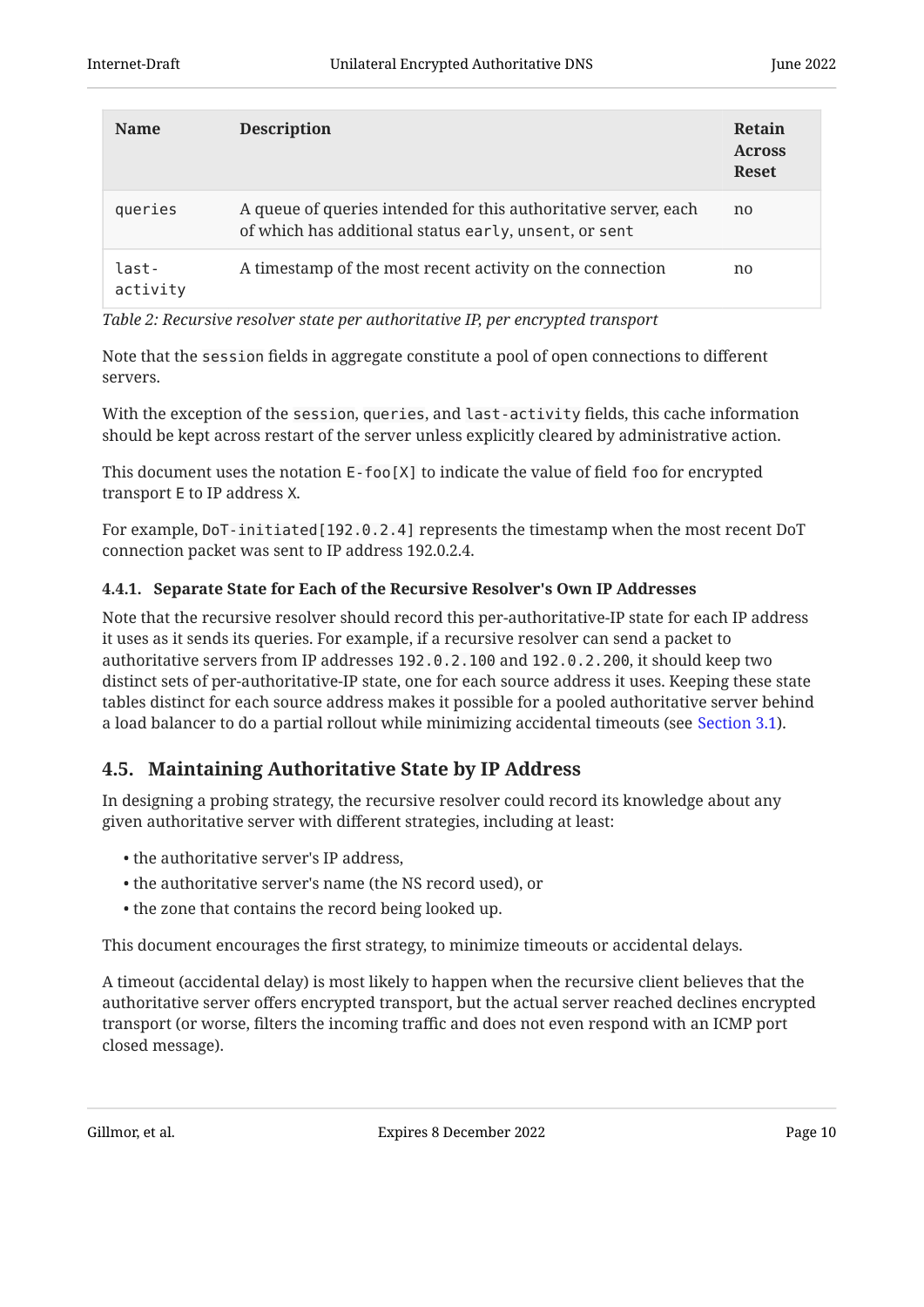By associating state with the IP address, the recursive client is most able to avoid reaching a heterogeneous deployment.

For example, consider an authoritative server named ns0.example.com that is served by two installations (with two A records), one at 192.0.2.7 that follows this guidance, and one at 192.0.2.8 that is a legacy (cleartext port 53-only) deployment. A recursive client who associates state with the NS name and reaches .7 first will "learn" that ns0.example.com supports encrypted transport. A subsequent query over encrypted transport dispatched to .8 would fail, potentially delaying the response.

By associating the state with the authoritative IP address, the client can minimize the number of accidental delays introduced (see also [Section 4.4.1](#page-9-0) and [Section 3.1\)](#page-5-0).

### <span id="page-10-0"></span>[4.6. Probing Policy](#page-10-0)

When a recursive resolver discovers the need for an authoritative lookup to an authoritative DNS server using IP address X, it retrieves the records associated with X from its cache.

The following sections presume that the time of the discovery of the need for lookup is time T0.

If any of the records discussed here are absent, they are treated as null.

The recursive resolver must decide whether to initially send a query over Do53, or over any of the supported encrypted transports (DoT or DoQ).

Note that a resolver might initiate this query via any or all of the known transports. When multiple queries are sent, the initial packets for each connection can be sent concurrently, similar to "Happy Eyeballs" ([[RFC8305\]](#page-18-11)). However, unlike Happy Eyeballs, when one transport succeeds, the other connections do not need to be terminated, but can instead be continued to establish whether the IP address X is capable of communicating on the relevant transport.

#### <span id="page-10-1"></span>[4.6.1. Sending a Query over Do53](#page-10-1)

For any of the supported encrypted transports E, if either of the following holds true, the resolver **SHOULD NOT** send a query to X over Do53:

- E-session[X] is in the established state, or •
- E-status[X] is success, and (T0 E-last-response[X]) < persistence •

Otherwise, if there is no outstanding session for any encrypted transport, and the last successful encrypted transport connection was long ago, the resolver sends a query to X over Do53. When it does so, it inserts a handle for the query in Do53-queries[X].

#### <span id="page-10-2"></span>[4.6.2. Receiving a Response over Do53](#page-10-2)

When a response R for query Q arrives at the recursive resolver in cleartext sent over Do53 from authoritative server with IP address X, the recursive resolver should: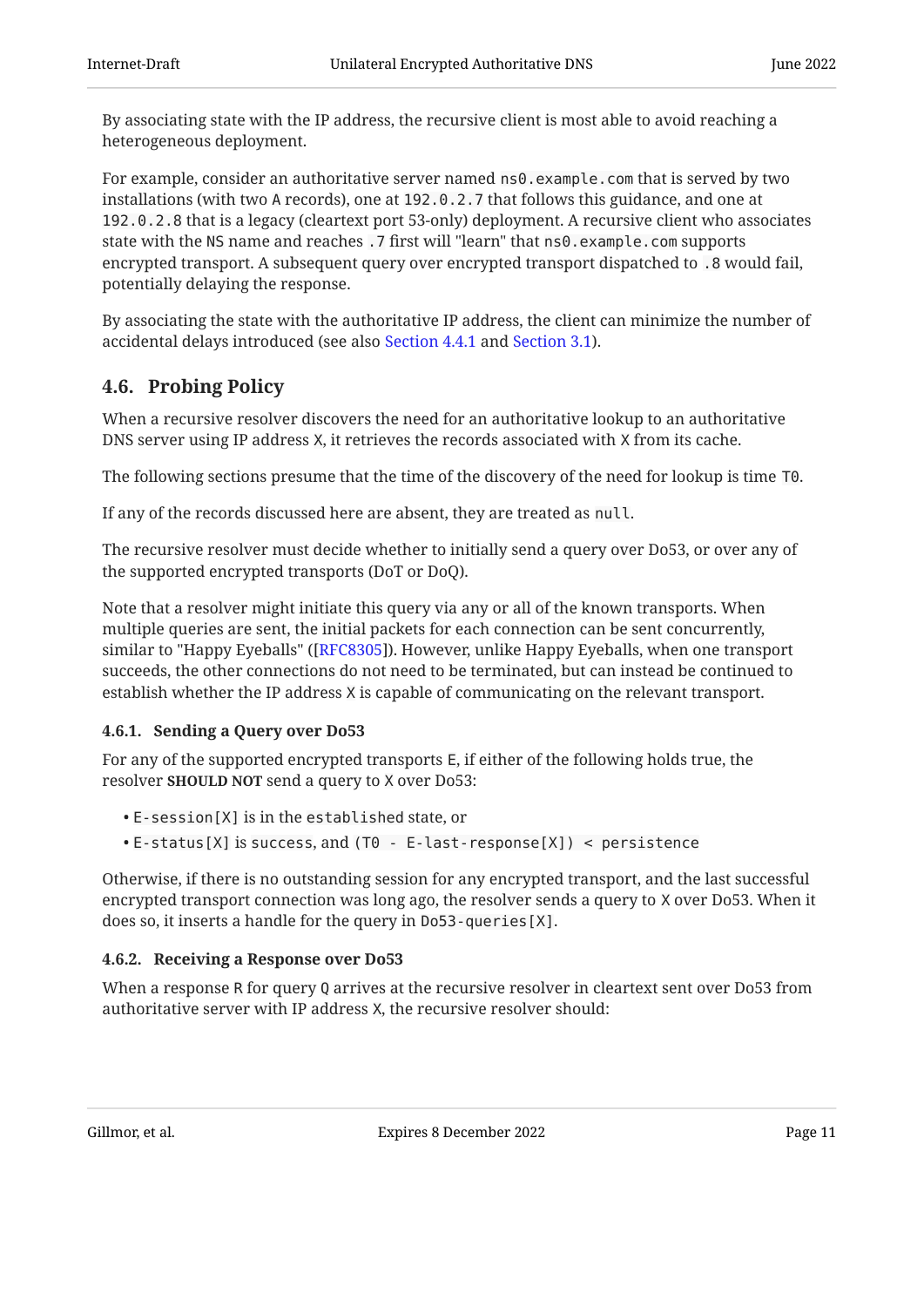If Q is not in Do53-queries[X]:

 $\bullet$  Discard R and process it no further (do not respond to a cleartext response to a query that is not outstanding)

Otherwise:

Remove Q from Do53-queries[X] •

If R is successful:

- •If Q is in Do53-queries[X]:
- $\circ$  Return R to the requesting client
- For each supported encrypted transport E:
	- If Q is in E-queries [X]:
		- Remove Q from E-queries [X]

But if R is unsuccessful (e.g. SERVFAIL):

- $\bullet$  if Q is not in any of  $\ast$  -queries [X]:
- Return SERVFAIL to the client

FIXME: What response should be sent to the client in the case that an extended DNS error  $([RFC8914])$  $([RFC8914])$  $([RFC8914])$  is offered in an authoritative's response?

#### <span id="page-11-0"></span>[4.6.3. Initiating a Connection over Encrypted Transport](#page-11-0)

If any E-session[X] is in the established state, the recursive resolver  ${\tt ShOULD\, NOT}$  initiate a new connection to X over Do53 or E, but should instead send queries to X through the existing session (see [Section 4.6.8](#page-14-1)). If the recursive resolver has a preferred encrypted transport, but only a different transport is in the  $e$ stabl $i$ shed state, it MAY also initiate a new connection to X over its preferred transport while concurrently sending the query over the established transport E.

Before considering whether to initiate a new connection over an encrypted transport, the timer should examine and possibly refresh its state for encrypted transport E to authoritative IP address X:

- if E-session [X] is in state pending, and
- T0 E-initiated[X] > E-timeout, then •
- set E-session[X] to null and
- set E-status[X] to timeout

When resources are available to attempt a new encrypted transport, the resolver should only initiate a new connection to X over E as long as one of the following holds true:

- E-status[X] is success, or •
- E-status[X] is fail or timeout and (T0 E-completed[X]) > damping, or •
- E-status[X] is null and E-initiated[X] is null •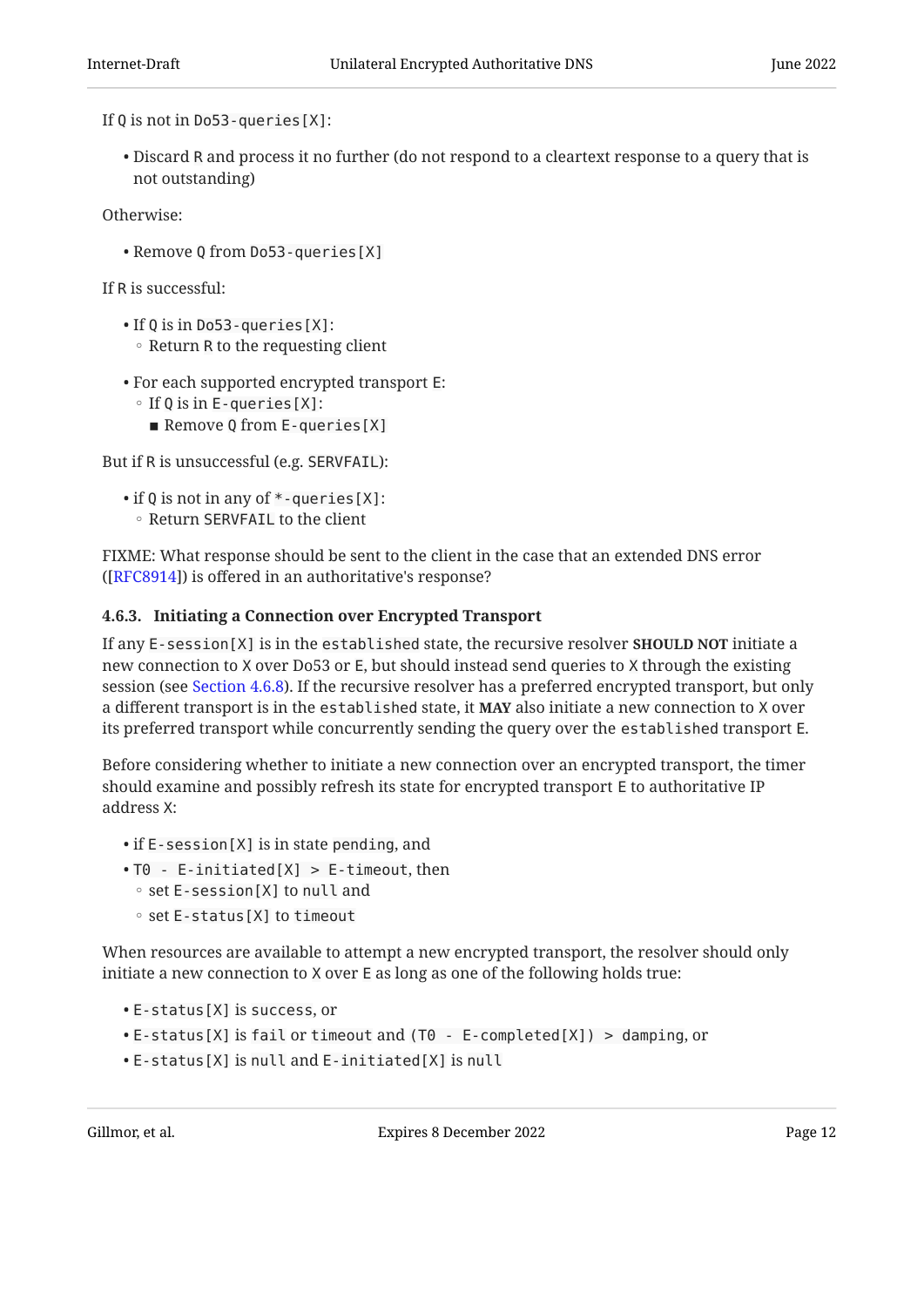When initiating a session to X over encrypted transport E, if E-resumptions [X] is not empty, one ticket should be popped off the stack and used to try to resume a previous session. Otherwise, the initial Client Hello handshake should not try to resume any session.

When initiating a connection, the resolver should take the following steps:

- set E-initiated[X] to T0 •
- $\bullet$  store a handle for the new session (which should have pending state) in E-session[X]
- $\bullet$  insert a handle for the query that prompted this connection in E-que<code>ries[X]</code>, with status unsent or early, as appropriate (see below).

#### <span id="page-12-0"></span>[4.6.3.1. Early Data](#page-12-0)

Modern encrypted transports like TLS 1.3 offer the chance to store "early data" from the client into the initial Client Hello in some contexts. A resolver that initiates a connection over a encrypted transport according to this guidance in a context where early data is possible **SHOULD** send the DNS query that prompted the connection in the early data, according to the sending guidance in [Section 4.6.8](#page-14-1).

If it does so, the status of Q in E-queries[X] should be set to early instead of unsent.

#### <span id="page-12-1"></span>[4.6.3.2. Resumption Tickets](#page-12-1)

When initiating a new connection (whether by resuming an old session or not), the recursive resolver **SHOULD** request a session resumption ticket from the authoritative server. If the authoritative server supplies a resumption ticket, the recursive resolver pushes it into the stack at E-resumptions[X].

#### <span id="page-12-2"></span>[4.6.3.3. Server Name Indication](#page-12-2)

For modern encrypted transports like TLS 1.3, most client implementations expect to send a Server Name Indication (SNI) in the Client Hello.

There are two complications with selecting or sending SNI in this unilateral probing:

- $\bullet$  Some authoritative servers are known by more than one name; selecting a single name to use for a given connection may be difficult or impossible.
- $\bullet$  In most configurations, the contents of the SNI field is exposed on the wire to a passive adversary. This potentially reveals additional information about which query is being made, based on the NS of the query itself.

To avoid additional leakage and complexity, a recursive resolver following this guidance <code>SHOULD</code> NOT send SNI to the authoritative when attempting encrypted transport.

If the recursive resolver needs to send SNI to the authoritative for some reason not found in this document, it is **RECOMMENDED** that it implements Encrypted Client Hello ([\[I-D.ietf-tls-esni](#page-19-1)]) to reduce leakage.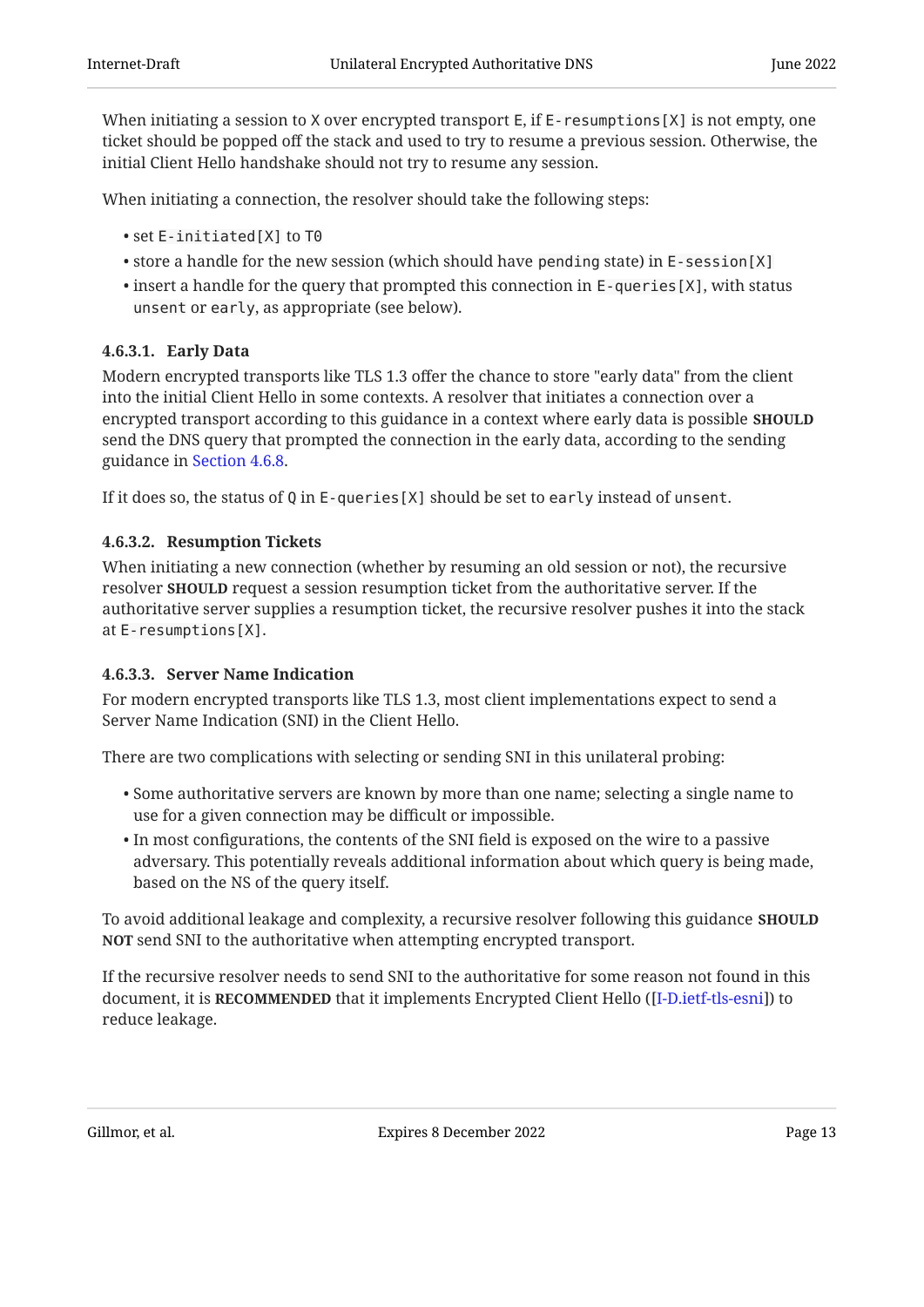#### <span id="page-13-3"></span>[4.6.3.4. Authoritative Server Authentication](#page-13-3)

Because this probing policy is unilateral and opportunistic, the client connecting under this policy **MUST** accept any certificate presented by the server. If the client cannot verify the server's identity, it MAY use that information for reporting, logging, or other analysis purposes. But it  $MUST$  NOT reject the connection due to the authentication failure, as the result would be falling back to cleartext, which would leak the content of the session to a passive network monitor.

#### <span id="page-13-0"></span>[4.6.4. Establishing an Encrypted Transport Connection](#page-13-0)

When an encrypted transport connection actually completes (e.g., the TLS handshake completes) at time T1, the resolver sets E-completed[X] to T1 and does the following:

If the handshake completed successfully:

- update E-session[X] so that it is in state established •
- set E-status[X] to success •
- set E-last-response[X] to T1
- set E-completed[X] to T1 •
- for each query Q in E-queries [X]:
	- if early data was accepted and Q is early,
	- $\blacksquare$  set the status of Q to sent
	- otherwise:
		- $\blacksquare$  send Q through the session (see [Section 4.6.8](#page-14-1)), and set the status of Q to sent

#### <span id="page-13-1"></span>[4.6.5. Failing to Establish an Encrypted Transport Connection](#page-13-1)

If, at time T2 an encrypted transport handshake completes with a failure (e.g. a TLS alert),

- set E-session[X] to null •
- •set E-status[X] to fail
- set E-completed[X] to T2 •
- for each query Q in E-queries [X]:
	- if Q is not present in any other \*-queries [X] or in Do53-queries [X], add Q to Do53queries[X] and send query Q to X over Do53.

Note that this failure will trigger the recursive resolver to fall back to cleartext queries to the authoritative server at IP address X. It will retry encrypted transport to X once the damping timer has elapsed.

#### <span id="page-13-2"></span>[4.6.6. Encrypted Transport Failure](#page-13-2)

Once established, an encrypted transport might fail for a number of reasons (e.g., decryption failure, or improper protocol sequence).

If this happens:

```
• set E-session[X] to null
```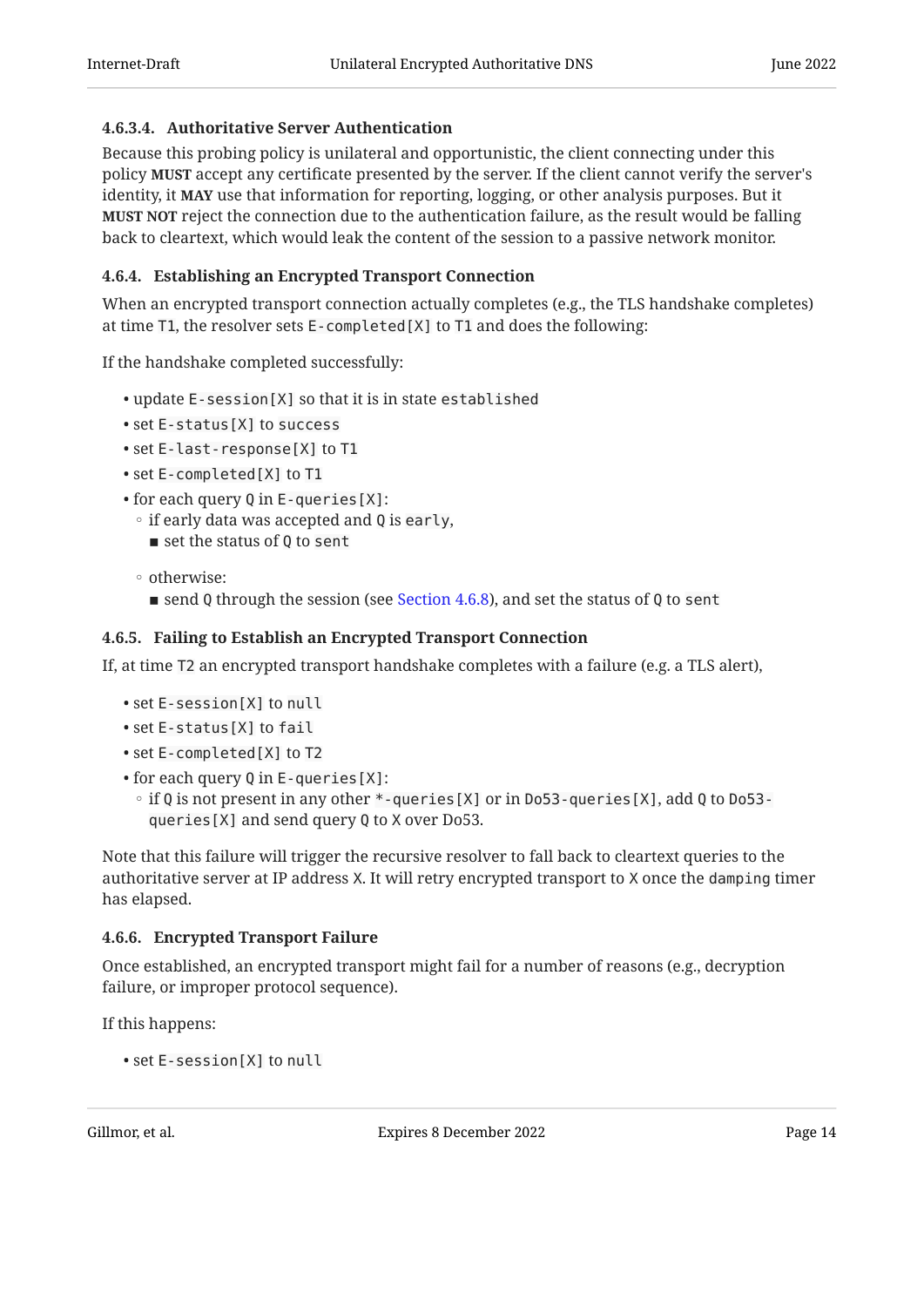- set E-status[X] to fail
- for each query Q in E-queries[X]: •
- if Q is not present in any other \*-queries [X] or in Do53-queries [X], add Q to Do53queries[X] and send query Q to X over Do53. FIXME: should a resumption ticket be used here for this previously successful connection?

Note that this failure will trigger the recursive resolver to fall back to cleartext queries to the authoritative server at IP address X. It will retry encrypted transport to X once the damping timer has elapsed.

FIXME: are there specific forms of failure that we might handle differently? For example, What if a TCP timeout closes an idle DoT connection? What if a QUIC stream ends up timing out but other streams on the same QUIC connection are going through? Do the described scenarios cover the case when an encrypted transport's port is made unavailable/closed?

### <span id="page-14-0"></span>[4.6.7. Handling Clean Shutdown of an Encrypted Transport Connection](#page-14-0)

At time T3, the recursive resolver may find that authoritative server X cleanly closes an existing outstanding connection (most likely due to resource exhaustion, see [Section 3.4](#page-6-0)).

When this happens:

- set E-session[X] to null •
- for each query Q in E-queries[X]: •
- if Q is not present in any other \*-queries [X] or in Do53-queries [X], add Q to Do53queries[X] and send query Q to X over Do53.

Note that this premature shutdown will trigger the recursive resolver to fall back to cleartext queries to the authoritative server at IP address X. Any subsequent query to X will retry the encrypted connection promptly.

#### <span id="page-14-1"></span>[4.6.8. Sending a Query over Encrypted Transport](#page-14-1)

When sending a query to an authoritative server over encrypted transport at time T4, the recursive resolver should take a few reasonable steps to ensure privacy and efficiency.

After sending query Q, the recursive resolver should ensure that Q's state in E-queries[X] is set to sent.

The recursive resolver also sets E-last-activity[X] to T4.

In addition, the recursive resolver should consider the guidance in the following sections.

### <span id="page-14-2"></span>[4.6.8.1. Avoid EDNS Client Subnet](#page-14-2)

To protect the privacy of the client, the recursive resolver **SHOULD NOT** send EDNS(0) Client Subnet information to the authoritative server ([ $\rm{RFC}$ 7871]) unless explicitly authorized to do so by the client.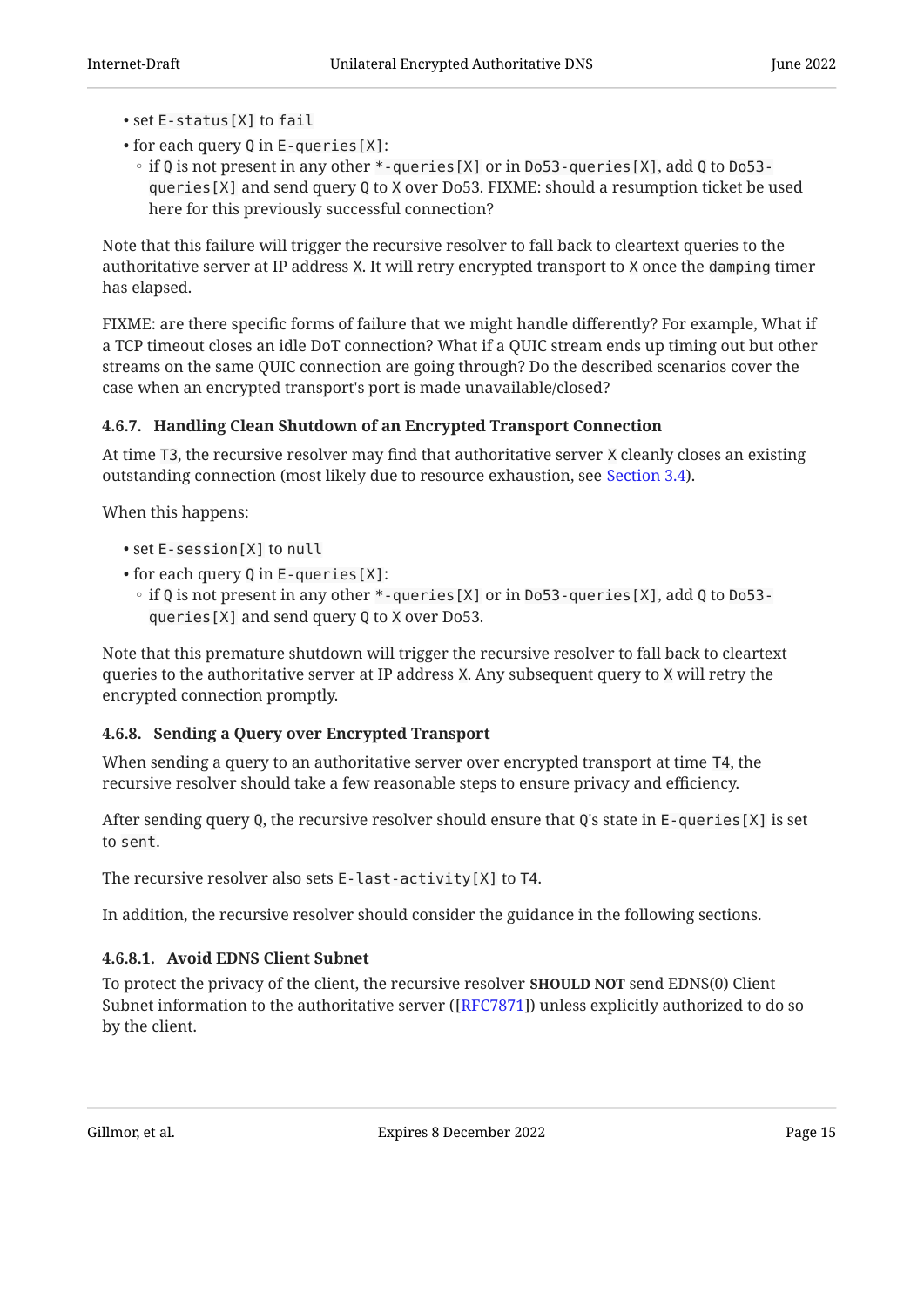#### <span id="page-15-1"></span>[4.6.8.2. Pad Queries to Mitigate Traffic Analysis](#page-15-1)

To increase the anonymity set for each query, the recursive resolver **SHOULD** use a sensible padding mechanism for all queries it sends. For example, an implementation might use EDNS(0) padding [RFC7830] within an encrypted transport, or a DoQ client might make use of the PADDING frames found in Section 19.1 of [QUIC]). How much to pad is out of scope of this document, but a reasonable suggestion can be found in [RFC8467].

#### <span id="page-15-2"></span>[4.6.8.3. Send Queries in Separate Channels](#page-15-2)

When multiple queries are multiplexed on a single encrypted transport to a single authoritative server, the recursive resolver **MUST** separate queries clearly and be capable of receiving responses out of order. For guidance on how to best achieve this on a given encrypted transport, see [RFC7766] (for DoT) and [I-D.ietf-dprive-dnsoquic] (for DoQ).

To the extent that the encrypted transport can avoid head-of-line blocking (e.g. QUIC can use a separate stream per query) the recursive resolver **SHOULD** avoid head-of-line blocking.

#### <span id="page-15-0"></span>[4.6.9. Receiving a Response over Encrypted Transport](#page-15-0)

When a response R for query Q arrives at the recursive resolver over encrypted transport E from authoritative server with IP address X at time T5, the recursive resolver should:

If Q is not in E-queries[X]:

 $\bullet$  Discard R and process it no further (do not respond to a encrypted response to a query that is not outstanding)

Otherwise:

- Remove Q from E-queries[X]
- Set E-last-activity[X] to T5 •
- Set E-last-response[X] to T5 •

If R is successful:

- Return R to the requesting client
- For each supported encrypted transport N other than E:
	- If Q is in N-queries [X]:
		- Remove Q from N-queries [X]
- If Q is in Do53-queries[X]:
	- Remove Q from Do53-queries [X]

But if R is unsuccessful (e.g. SERVFAIL):

 $\bullet$  If Q is not in Do53-queries [X] or in any of  $\ast$ -queries [X]: ◦ Return SERVFAIL to the requesting client

Gillmor, et al. Expires 8 December 2022 Page 16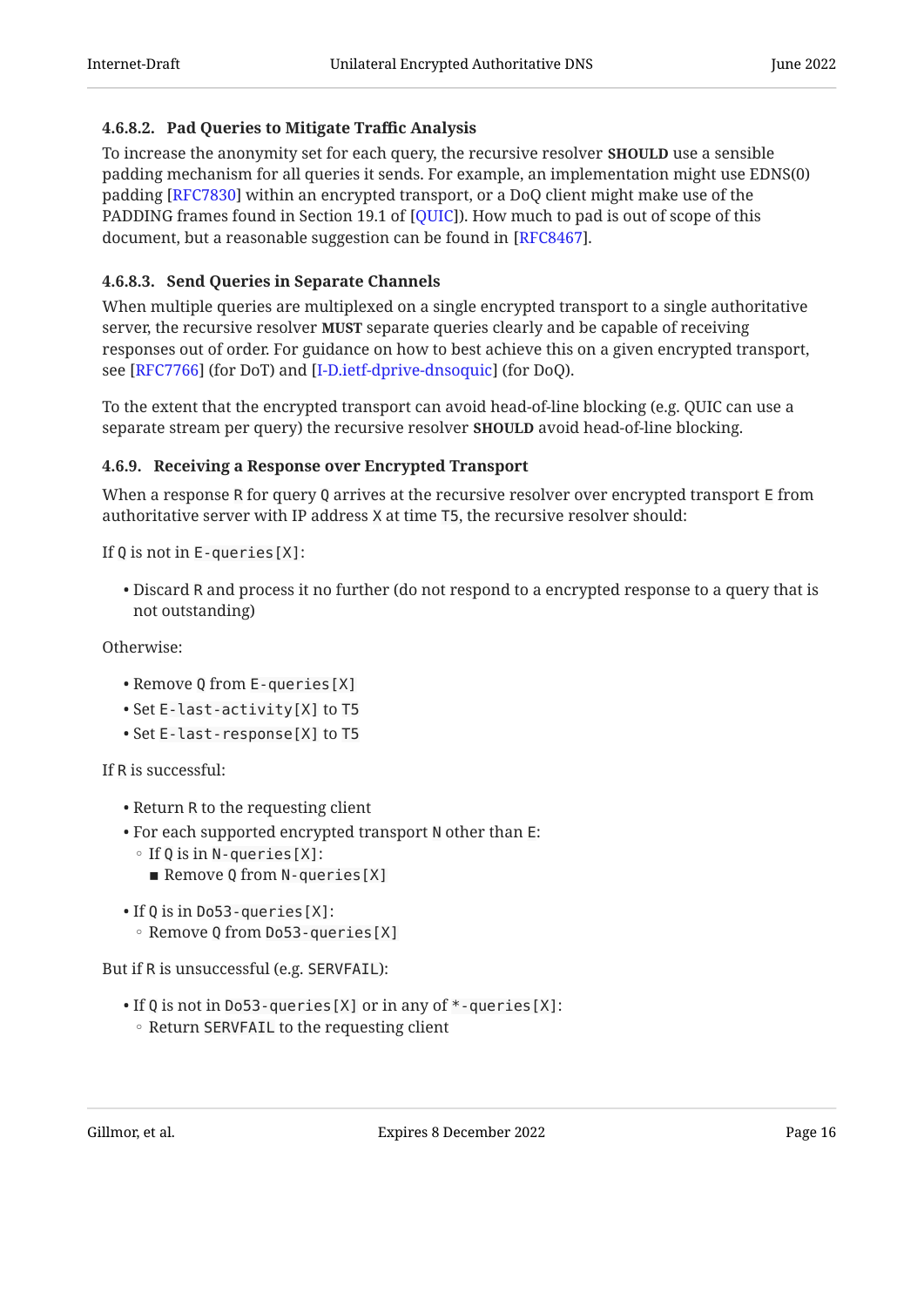FIXME: What response should be sent to the client in the case that an extended DNS error ([[RFC8914\]](#page-18-12)) is offered in an authoritative's response?

#### <span id="page-16-0"></span>[4.6.10. Resource Exhaustion](#page-16-0)

To keep resources under control, a recursive resolver should proactively manage outstanding encrypted connections. Section 6.5 of [I-D.ietf-dprive-dnsoquic] ("Connection Handling") offers useful guidance for clients managing DoQ connections. Section 3.4 of [RFC7858] offers useful guidance for clients managing DoT connections.

Even with sensible connection management, a recursive resolver doing unilateral probing may find resources unexpectedly scarce, and may need to close some outstanding connections.

In such a situation, the recursive resolver **SHOULD** use a reasonable prioritization scheme to close outstanding connections.

One reasonable prioritization scheme would be:

 $\bullet$  close outstanding established sessions based on E-last-activity[X] (oldest timestamp gets closed first)

Note that when resources are limited, a recursive resolver following this guidance may also choose not to initiate new connections for encrypted transport.

#### <span id="page-16-1"></span>[4.6.11. Maintaining Connections](#page-16-1)

Some recursive resolvers looking to amortize connection costs, and to minimize latency MAY choose to synthesize queries to a particular resolver to keep a encrypted transport session active.

A recursive resolver that adopts this approach should try to align the synthesized queries with other optimizations. For example, a recursive resolver that "pre-fetches" a particular resource record to keep its cache "hot" can send that query over an established encrypted transport session.

## <span id="page-16-2"></span>[5. IANA Considerations](#page-16-2)

<span id="page-16-3"></span>IANA does not need to do anything for implementers to adopt the guidance found in this document.

## <span id="page-16-4"></span>[6. Privacy Considerations](#page-16-3)

### [6.1. Server Name Indication](#page-16-4)

A recursive resolver querying an authoritative server over DoT or DoQ that sends Server Name Indication (SNI) in the clear in the cryptographic handshake leaks information about the intended query to a passive network observer.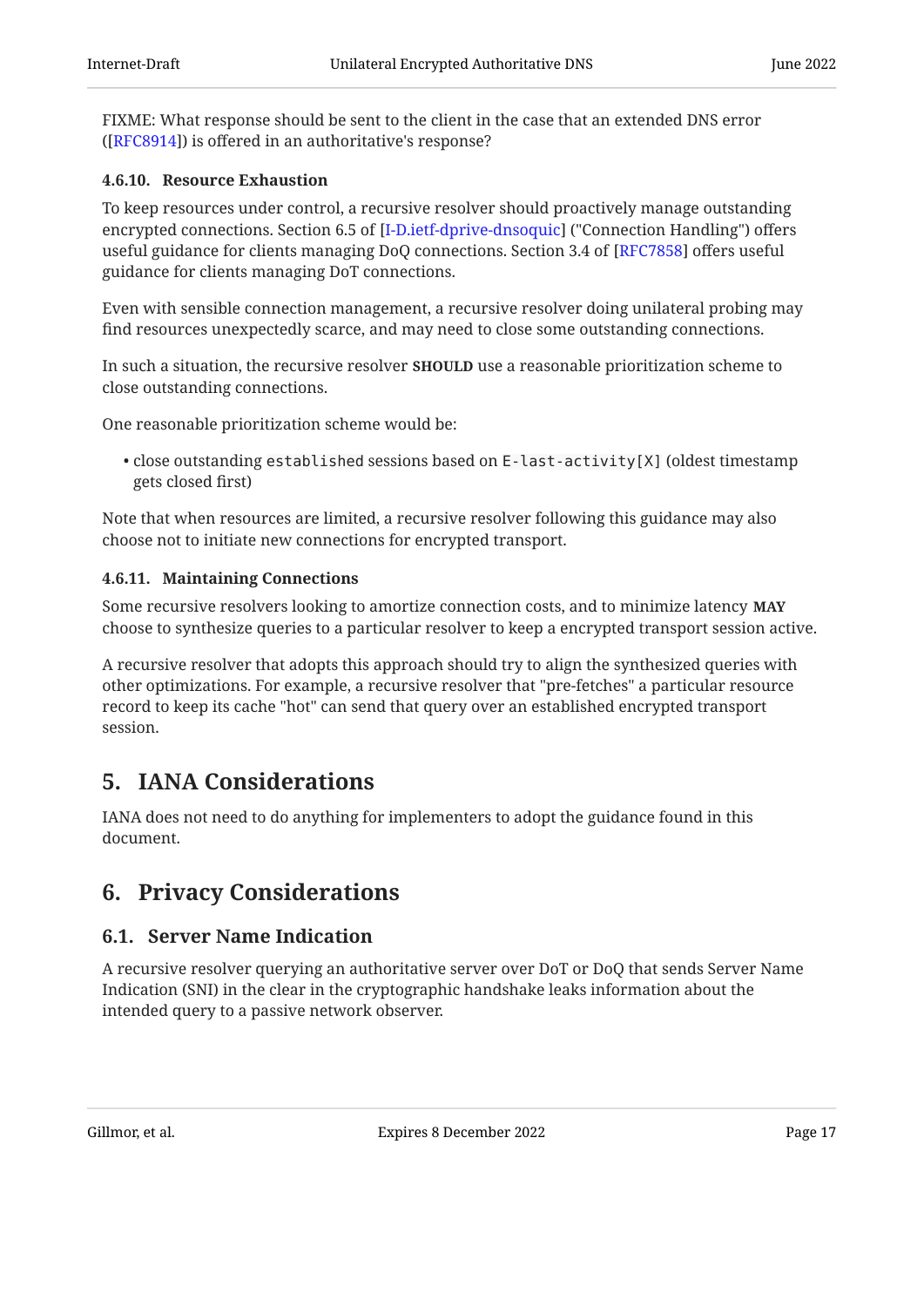In particular, if two different zones refer to the same nameserver IP addresses via differentlynamed NS records, a passive network observer can distinguish queries to one zone from the queries to the other.

Omitting SNI entirely, or using Encrypted Client Hello to hide the intended SNI, avoids this additional leakage. However, a series of queries that leak this information is still an improvement over the all-cleartext status quo at the time of this document.

## <span id="page-17-0"></span>[7. Security Considerations](#page-17-0)

The guidance in this document provides defense against passive network monitors for most queries. It does not defend against active attackers. It can also leak some queries and their responses due to "happy eyeballs" optimizations when the resolver's cache is cold.

Implementation of the guidance in this document should increase deployment of opportunistic encrypted DNS transport between recursive resolvers and authoritative servers at little operational risk.

However, implementers cannot rely on the guidance in this document for robust defense against active attackers, but should treat it as a stepping stone en route to stronger defense.

In particular, a recursive resolver following this guidance can easily be forced by an active attacker to fall back to cleartext DNS queries. Or, an active attacker could position itself as a machine-in-the-middle, which the recursive resolver would not defend against or detect due to lack of server authentication. Defending against these attacks without risking additional unexpected protocol failures would require signalling and coordination that are out of scope for this document.

This guidance is only one part of operating a privacy-preserving DNS ecosystem. A privacypreserving recursive resolver should adopt other practices as well, such as QNAME minimization ([[RFC9156\]](#page-19-4)), local root zone ([[RFC8806\]](#page-19-5)), etc, to reduce the overall leakage of query information that could infringe on the client's privacy.

## <span id="page-17-1"></span>[8. Acknowledgements](#page-17-1)

Many people contributed to the development of this document beyond the authors, including Alexander Mayrhofer, Brian Dickson, Christian Huitema, Eric Nygren, Jim Reid, Kris Shrishak, Ralf Weber, Robert Evans, Sara Dickinson, and the DPRIVE working group.

## <span id="page-17-3"></span><span id="page-17-2"></span>[9. References](#page-17-2)

## [9.1. Normative References](#page-17-3)

<span id="page-17-4"></span>**[RFC2119]** Bradner, S., "Key words for use in RFCs to Indicate Requirement Levels", BCP 14, RFC 2119, DOI 10.17487/RFC2119, March 1997, <[https://www.rfc-editor.org/info/](https://www.rfc-editor.org/info/rfc2119) . [rfc2119>](https://www.rfc-editor.org/info/rfc2119)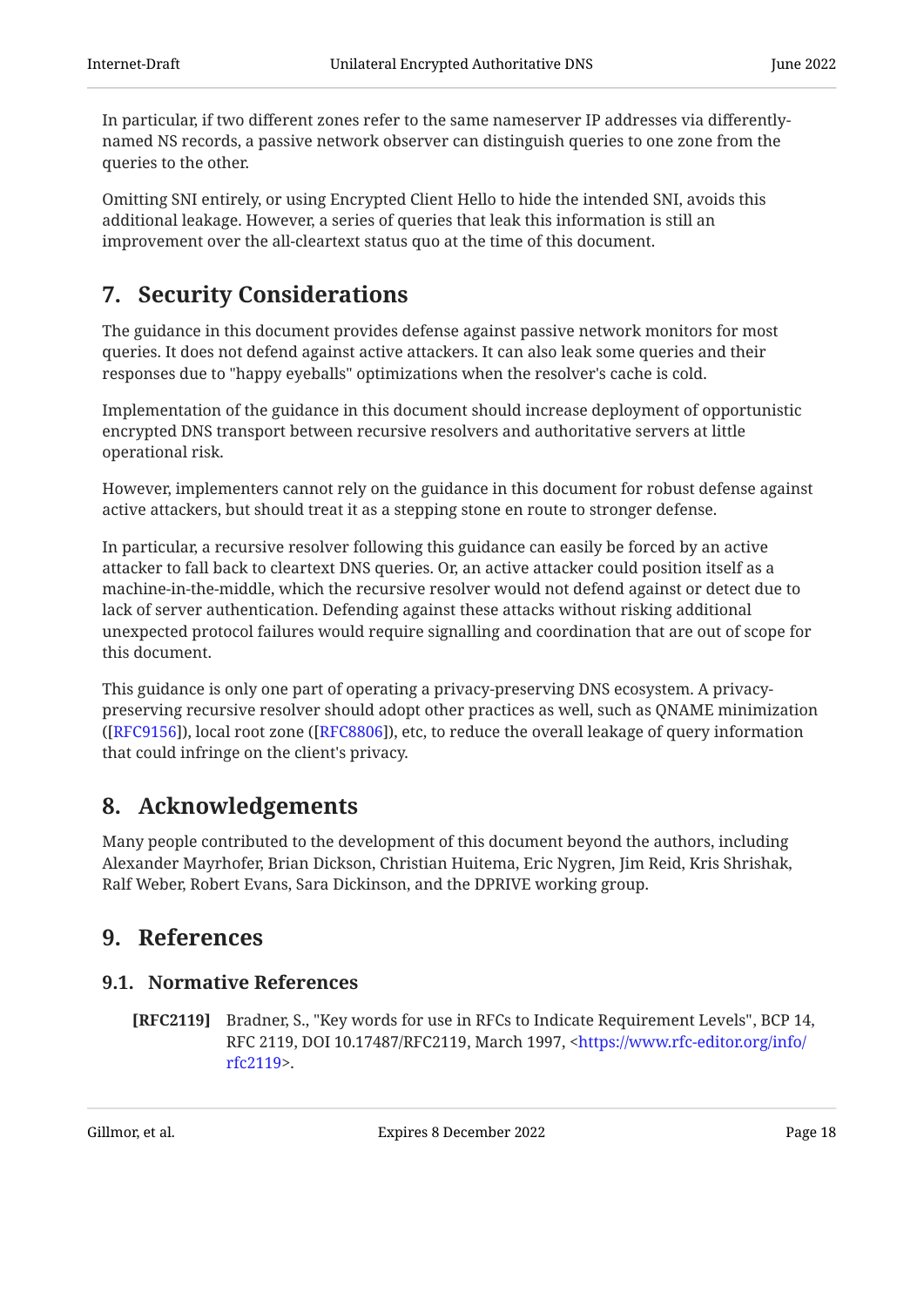- <span id="page-18-2"></span>[RFC8174] Leiba, B., "Ambiguity of Uppercase vs Lowercase in RFC 2119 Key Words", BCP 14, RFC 8174, DOI 10.17487/RFC8174, May 2017, [<https://www.rfc-editor.org/info/](https://www.rfc-editor.org/info/rfc8174) . [rfc8174>](https://www.rfc-editor.org/info/rfc8174)
- <span id="page-18-10"></span>**[RFC7301]** Friedl, S., Popov, A., Langley, A., and E. Stephan, "Transport Layer Security (TLS) Application-Layer Protocol Negotiation Extension", RFC 7301, DOI 10.17487/ RFC7301, July 2014, <https://www.rfc-editor.org/info/rfc7301>.

#### <span id="page-18-0"></span>[9.2. Informative References](#page-18-0)

- <span id="page-18-1"></span>**[RFC7435]** Dukhovni, V., "Opportunistic Security: Some Protection Most of the Time", RFC 7435, DOI 10.17487/RFC7435, December 2014, [<https://www.rfc-editor.org/info/](https://www.rfc-editor.org/info/rfc7435) . [rfc7435>](https://www.rfc-editor.org/info/rfc7435)
- <span id="page-18-3"></span>**[RFC1035]** Mockapetris, P., "Domain names - implementation and specification", STD 13, RFC 1035, DOI 10.17487/RFC1035, November 1987, <[https://www.rfc-editor.org/](https://www.rfc-editor.org/info/rfc1035) . [info/rfc1035>](https://www.rfc-editor.org/info/rfc1035)
- <span id="page-18-8"></span><span id="page-18-7"></span><span id="page-18-6"></span><span id="page-18-5"></span><span id="page-18-4"></span>[I-D.ietf-dprive-dnsoquic] Huitema, C., Dickinson, S., and A. Mankin, "DNS over Dedicated QUIC Connections", Work in Progress, Internet-Draft, draft-ietf-dprive-dnsoquic-12, 20 April 2022, [<https://www.ietf.org/archive/id/draft-ietf-dprive-](https://www.ietf.org/archive/id/draft-ietf-dprive-dnsoquic-12.txt). [dnsoquic-12.txt>](https://www.ietf.org/archive/id/draft-ietf-dprive-dnsoquic-12.txt)
	- **[RFC7858]** Hu, Z., Zhu, L., Heidemann, J., Mankin, A., Wessels, D., and P. Hoffman, "Specification for DNS over Transport Layer Security (TLS)", RFC 7858, DOI 10.17487/RFC7858, May 2016, <https://www.rfc-editor.org/info/rfc7858>.
	- [RFC8484] Hoffman, P. and P. McManus, "DNS Queries over HTTPS (DoH)", RFC 8484, DOI 10.17487/RFC8484, October 2018, <https://www.rfc-editor.org/info/rfc8484>.
	- [RFC7830] Mayrhofer, A., "The EDNS(0) Padding Option", RFC 7830, DOI 10.17487/RFC7830, May 2016, <https://www.rfc-editor.org/info/rfc7830>.
		- **[QUIC]** Iyengar, J., Ed. and M. Thomson, Ed., "QUIC: A UDP-Based Multiplexed and Secure Transport", RFC 9000, DOI 10.17487/RFC9000, May 2021, [<https://](https://www.rfc-editor.org/info/rfc9000) . [www.rfc-editor.org/info/rfc9000](https://www.rfc-editor.org/info/rfc9000)>
	- **[RFC8467]** Mayrhofer, A., "Padding Policies for Extension Mechanisms for DNS (EDNS(0))", RFC 8467, DOI 10.17487/RFC8467, October 2018, <[https://www.rfc-editor.org/info/](https://www.rfc-editor.org/info/rfc8467) . [rfc8467>](https://www.rfc-editor.org/info/rfc8467)
	- **[RFC8305]** Schinazi, D. and T. Pauly, "Happy Eyeballs Version 2: Better Connectivity Using Concurrency", RFC 8305, DOI 10.17487/RFC8305, December 2017, <[https://](https://www.rfc-editor.org/info/rfc8305) . [www.rfc-editor.org/info/rfc8305](https://www.rfc-editor.org/info/rfc8305)>
	- [RFC8914] Kumari, W., Hunt, E., Arends, R., Hardaker, W., and D. Lawrence, "Extended DNS Errors", RFC 8914, DOI 10.17487/RFC8914, October 2020, [<https://www.rfc-](https://www.rfc-editor.org/info/rfc8914). [editor.org/info/rfc8914](https://www.rfc-editor.org/info/rfc8914)>

<span id="page-18-12"></span><span id="page-18-11"></span><span id="page-18-9"></span>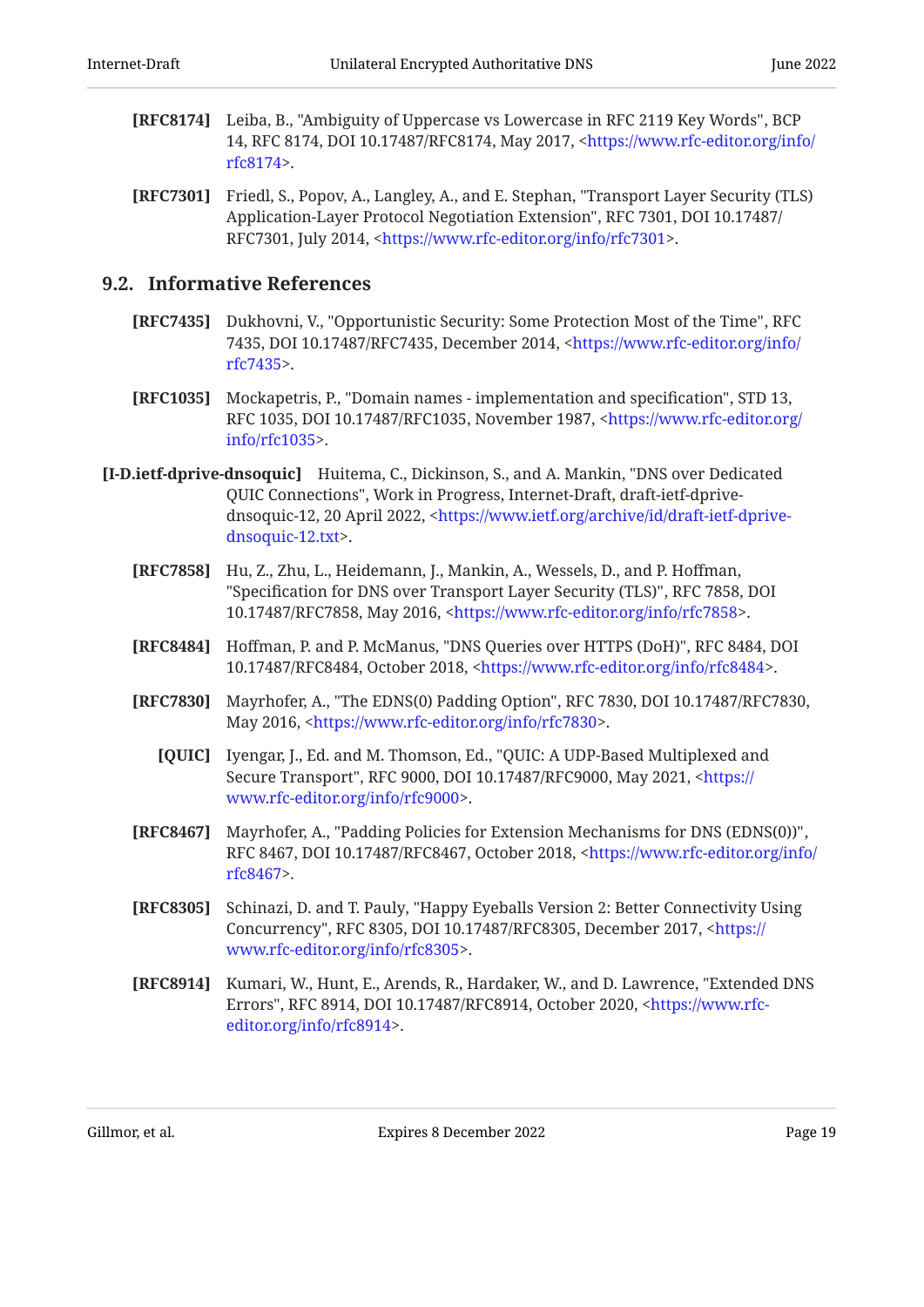- <span id="page-19-4"></span><span id="page-19-3"></span><span id="page-19-2"></span><span id="page-19-1"></span>[I-D.ietf-tls-esni] Rescorla, E., Oku, K., Sullivan, N., and C. A. Wood, "TLS Encrypted Client Hello", Work in Progress, Internet-Draft, draft-ietf-tls-esni-14, 13 February 2022, . [<https://www.ietf.org/archive/id/draft-ietf-tls-esni-14.txt>](https://www.ietf.org/archive/id/draft-ietf-tls-esni-14.txt)
	- **[RFC7871]** Contavalli, C., van der Gaast, W., Lawrence, D., and W. Kumari, "Client Subnet in DNS Queries", RFC 7871, DOI 10.17487/RFC7871, May 2016, [<https://www.rfc-](https://www.rfc-editor.org/info/rfc7871). [editor.org/info/rfc7871](https://www.rfc-editor.org/info/rfc7871)>
	- **[RFC7766]** Dickinson, J., Dickinson, S., Bellis, R., Mankin, A., and D. Wessels, "DNS Transport over TCP - Implementation Requirements", RFC 7766, DOI 10.17487/RFC7766, March 2016, <https://www.rfc-editor.org/info/rfc7766>.
	- **[RFC9156]** Bortzmeyer, S., Dolmans, R., and P. Hoffman, "DNS Query Name Minimisation to Improve Privacy", RFC 9156, DOI 10.17487/RFC9156, November 2021, <[https://](https://www.rfc-editor.org/info/rfc9156) . [www.rfc-editor.org/info/rfc9156](https://www.rfc-editor.org/info/rfc9156)>
	- **[RFC8806]** Kumari, W. and P. Hoffman, "Running a Root Server Local to a Resolver", RFC 8806, DOI 10.17487/RFC8806, June 2020, [<https://www.rfc-editor.org/info/](https://www.rfc-editor.org/info/rfc8806) . [rfc8806>](https://www.rfc-editor.org/info/rfc8806)
	- **[MTA-STS]** Margolis, D., Risher, M., Ramakrishnan, B., Brotman, A., and J. Jones, "SMTP MTA Strict Transport Security (MTA-STS)", RFC 8461, DOI 10.17487/RFC8461, September 2018, <https://www.rfc-editor.org/info/rfc8461>.
- <span id="page-19-7"></span><span id="page-19-6"></span><span id="page-19-5"></span>[DANE-SMTP] Dukhovni, V. and W. Hardaker, "SMTP Security via Opportunistic DNS-Based Authentication of Named Entities (DANE) Transport Layer Security (TLS)", RFC 7672, DOI 10.17487/RFC7672, October 2015, [<https://www.rfc-editor.org/info/](https://www.rfc-editor.org/info/rfc7672) . [rfc7672>](https://www.rfc-editor.org/info/rfc7672)
	- **[TLSRPT]** Margolis, D., Brotman, A., Ramakrishnan, B., Jones, J., and M. Risher, "SMTP TLS Reporting", RFC 8460, DOI 10.17487/RFC8460, September 2018, [<https://www.rfc-](https://www.rfc-editor.org/info/rfc8460). [editor.org/info/rfc8460](https://www.rfc-editor.org/info/rfc8460)>
- <span id="page-19-10"></span><span id="page-19-9"></span><span id="page-19-8"></span>[DNS-Error-Reporting] Arends, R. and M. Larson, "DNS Error Reporting", Work in Progress, Internet-Draft, draft-ietf-dnsop-dns-error-reporting-01, 9 November 2021, . [<https://www.ietf.org/archive/id/draft-ietf-dnsop-dns-error-reporting-01.txt>](https://www.ietf.org/archive/id/draft-ietf-dnsop-dns-error-reporting-01.txt)
	- **[RFC9102]** Dukhovni, V., Huque, S., Toorop, W., Wouters, P., and M. Shore, "TLS DNSSEC Chain Extension", RFC 9102, DOI 10.17487/RFC9102, August 2021, [<https://](https://www.rfc-editor.org/info/rfc9102) . [www.rfc-editor.org/info/rfc9102](https://www.rfc-editor.org/info/rfc9102)>

## <span id="page-19-0"></span>[Appendix A. Defense Against Active Attackers](#page-19-0)

The protocol described in this document provides no defense against active attackers. A future protocol for recursive-to-authoritative DNS might want to provide such protection.

This appendix assumes that the use case for that future protocol is a recursive resolver that wants to prevent an active attack on communication between it and an authoritative server that has committed to offering encrypted DNS transport. An inherent part of this use case is that the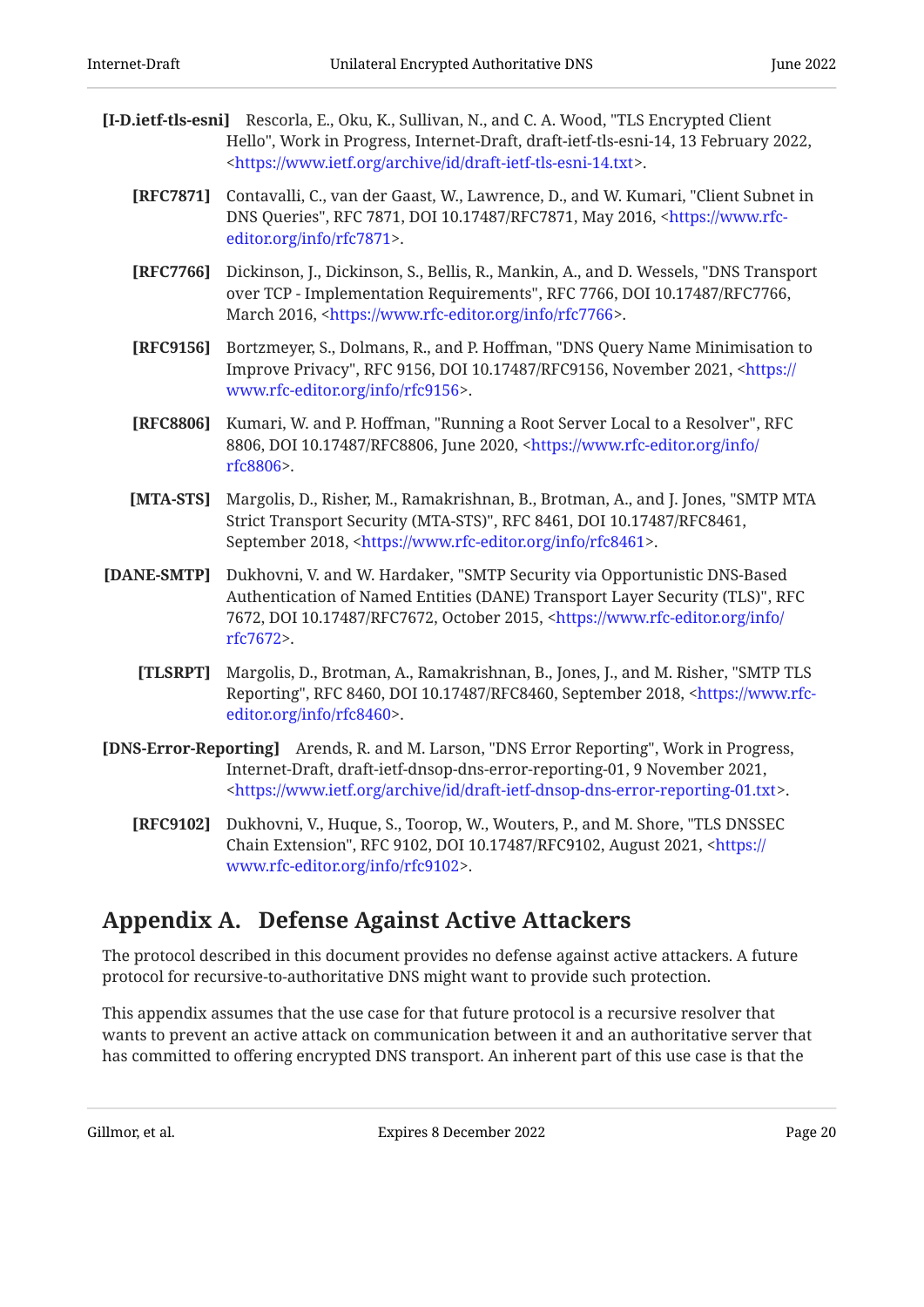recursive resolver would want to respond with a SERVFAIL response to its client if it cannot make an authenticated encrypted connection to any of the authoritative nameservers for a name.

However, an authoritative server that merely offers encrypted transport (for example, by following the guidance in [Section 3](#page-4-3)) has made no such commitment, and no recursive resolver that prioritizes delivery of DNS records to its clients would want to "fail closed" unilaterally.

So such a future protocol would need at least three major distinctions from the protocol described in this document:

- $\bullet$  A signaling mechanism that tells the resolver that the authoritative server intends to offer authenticated encryption
- Authentication of the authoritative server •
- $\bullet$  A way to combine defense against an active attacker with the defenses described in this document

<span id="page-20-0"></span>This can be thought of as a DNS analog to [MTA-STS] or [DANE-SMTP].

## [A.1. Signalling Mechanism Properties](#page-20-0)

To defend against an active attacker, the signalling mechanism needs to be able to indicate that the recursive resolver should "fail closed" if it cannot authenticate the server for a particular query.

The signalling mechanism itself would have to be resistant to downgrade attacks from active attackers.

One open question is how such a signal should be scoped. While this document scopes opportunistic state about encrypted transport based on the IP addresses of the client and server, signalled intent to offer encrypted transport is more likely to be scoped by queried zone in the DNS, or by nameserver name than by IP address.

A reasonable authoritative server operator or zone administrator probably doesn't want to risk breaking anything when they first enable the signal. Therefore, a signalling mechanism should probably also offer a means to report problems to the authoritative server operator without the client failing closed. Such a mechanism is likely to be similar to [TLSRPT] or [\[DNS-Error-](#page-19-9). [Reporting\]](#page-19-9)

## <span id="page-20-1"></span>[A.2. Authentication of Authoritative Server](#page-20-1)

Forms of server authentication might include:

- $\bullet$  an X.509 Certificate issued by a widely-known certification authority associated with the common NS names used for this authoritative server
- DANE authentication (to avoid infinite recursion, the DNS records necessary to authenticate could be transmitted in the TLS handshake using the DNSSEC Chain Extension (see [[RFC9102](#page-19-10)]))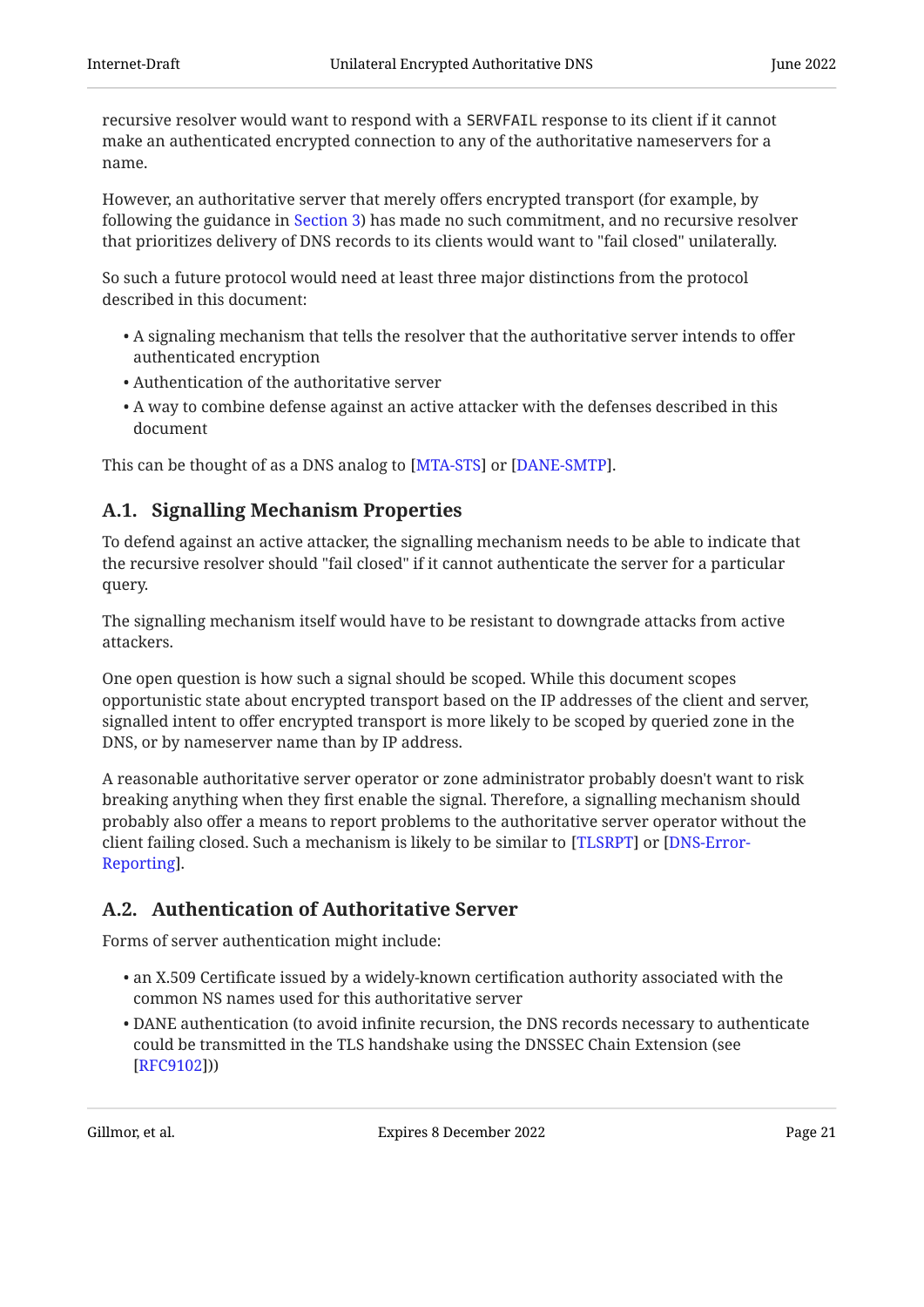A recursive resolver would have to verify the server's identity. When doing so, the identity would presumably be based on the NS name used for a given query or the IP address of the server.

## <span id="page-21-0"></span>[A.3. Combining Protocols](#page-21-0)

If this protocol gains reasonable adoption, and a newer protocol that can offer defense against an active attacker were available, deployment is likely to be staggered and incomplete. This means that an operator that want to maximize confidentiality for their users will want to use both protocols together.

Any new stronger protocol should consider how it interacts with the opportunistic protocol defined here, so that operators are not faced with the choice between widespread opportunistic protection against passive attackers (this document) and more narrowly-targeted protection against active attackers.

## <span id="page-21-1"></span>[Appendix B. Document Considerations](#page-21-1)

<span id="page-21-2"></span>[ RFC Editor: please remove this section before publication ]

### <span id="page-21-3"></span>[B.1. Document History](#page-21-2)

#### [B.1.1. Substantive Changes from -01 to -02](#page-21-3)

- Clarify that deployment to a pool does not need to be strictly simultaneous •
- Explain why authoritatives need to serve the same records regardless of SNI •
- Defer to external, protocol-specific references for resource management •
- Clarify that probed connections must not fail due to authentication failure •
- <span id="page-21-4"></span>Moved discussion of non-opportunistic encryption to an appendix •

#### [B.1.2. Substantive Changes from -00 to -01](#page-21-4)

- Fallback to cleartext when encrypted transport fails. •
- Reduce default timeout to 4s
- Clarify SNI guidance: OK for selecting server credentials, not OK for changing answers
- Document ALPN and port numbers •
- <span id="page-21-5"></span>Justify sorting recursive resolver state by authoritative IP address •

## [Authors' Addresses](#page-21-5)

#### Daniel Kahn Gillmor (EDITOR)

American Civil Liberties Union 125 Broad St. New York, NY, 10004 United States of America Email: [dkg@fifthhorseman.net](mailto:dkg@fifthhorseman.net)

Gillmor, et al. Expires 8 December 2022 Page 22